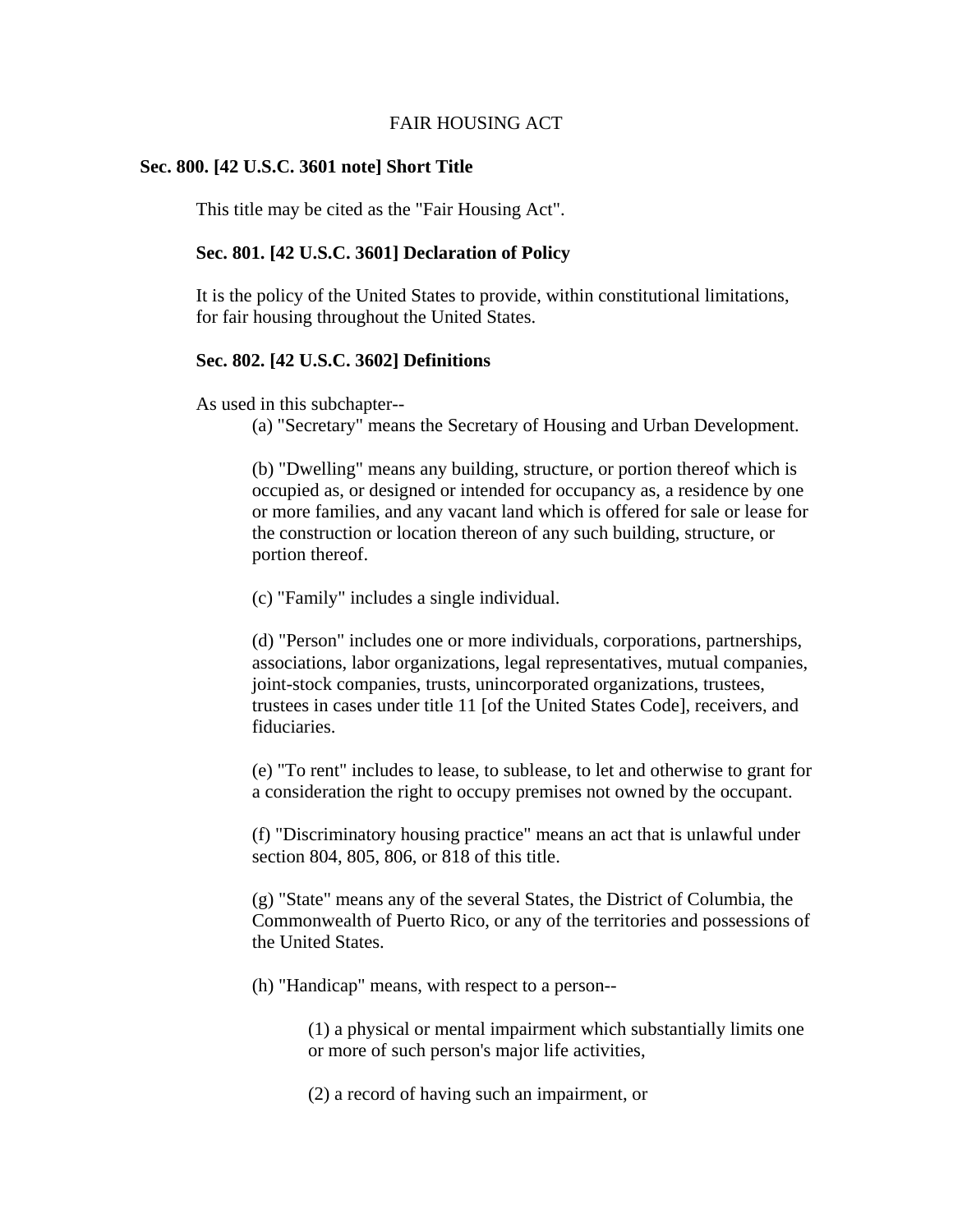(3) being regarded as having such an impairment, but such term does not include current, illegal use of or addiction to a controlled substance (as defined in section 102 of the Controlled Substances Act (21 U.S.C. 802)).

(i) "Aggrieved person" includes any person who--

(1) claims to have been injured by a discriminatory housing practice; or

(2) believes that such person will be injured by a discriminatory housing practice that is about to occur.

(j) "Complainant" means the person (including the Secretary) who files a complaint under section 810.

(k) "Familial status" means one or more individuals (who have not attained the age of 18 years) being domiciled with--

> (1) a parent or another person having legal custody of such individual or individuals; or

(2) the designee of such parent or other person having such custody, with the written permission of such parent or other person.

The protections afforded against discrimination on the basis of familial status shall apply to any person who is pregnant or is in the process of securing legal custody of any individual who has not attained the age of 18 years.

(l) "Conciliation" means the attempted resolution of issues raised by a complaint, or by the investigation of such complaint, through informal negotiations involving the aggrieved person, the respondent, and the Secretary.

(m) "Conciliation agreement" means a written agreement setting forth the resolution of the issues in conciliation.

(n) "Respondent" means--

(1) the person or other entity accused in a complaint of an unfair housing practice; and

(2) any other person or entity identified in the course of investigation and notified as required with respect to respondents so identified under section 810(a).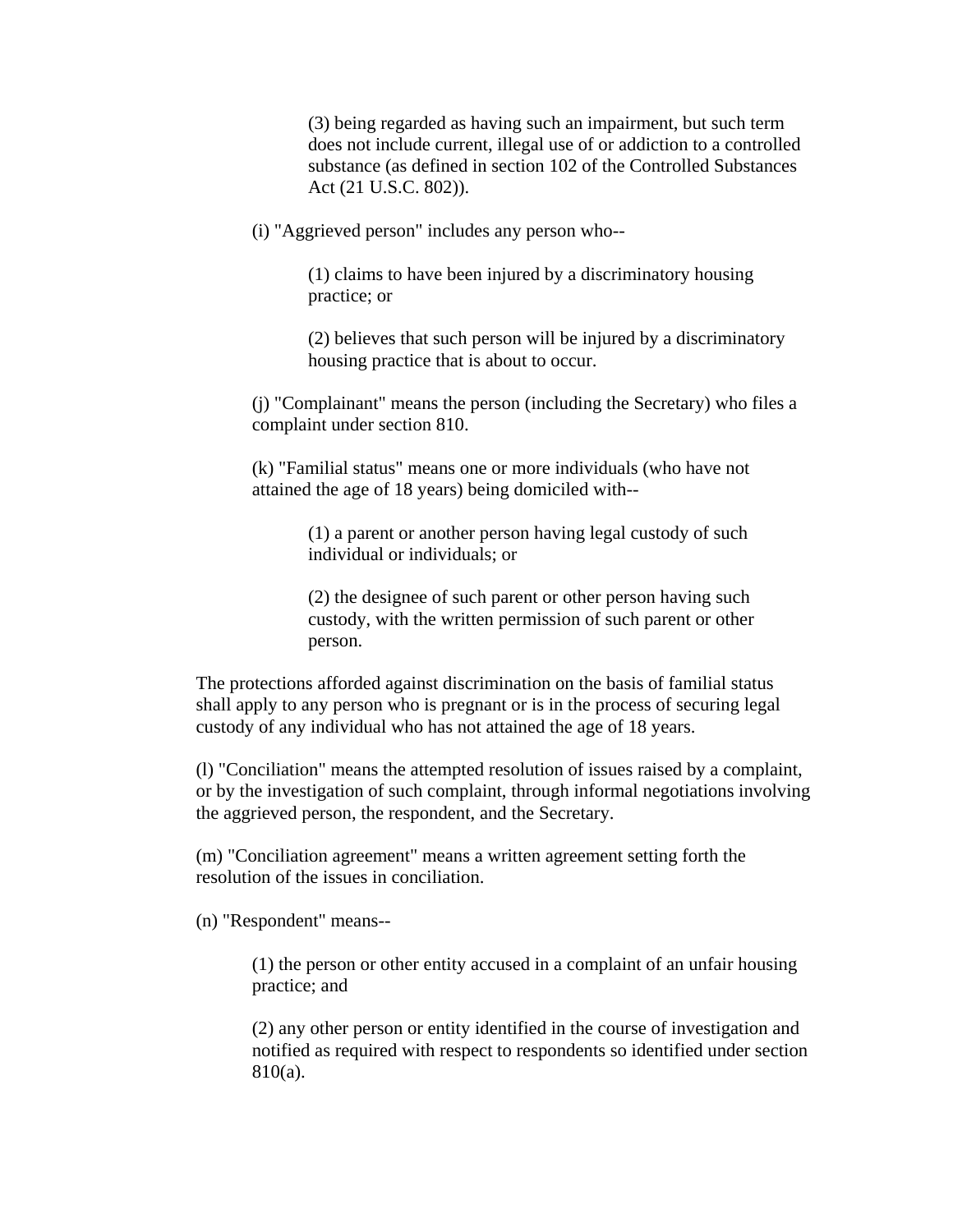(o) "Prevailing party" has the same meaning as such term has in section 722 of the Revised Statutes of the United States (42 U.S.C. 1988).

**[42 U.S.C. 3602 note]** Neither the term "individual with handicaps" nor the term "handicap" shall apply to an individual solely because that individual is a transvestite.

## **Sec. 803. [42 U.S.C. 3603] Effective dates of certain prohibitions**

(a) Subject to the provisions of subsection (b) of this section and section 807 of this title, the prohibitions against discrimination in the sale or rental of housing set forth in section 804 of this title shall apply:

(1) Upon enactment of this subchapter, to--

(A) dwellings owned or operated by the Federal Government;

(B) dwellings provided in whole or in part with the aid of loans, advances, grants, or contributions made by the Federal Government, under agreements entered into after November 20, 1962, unless payment due thereon has been made in full prior to April 11, 1968;

(C) dwellings provided in whole or in part by loans insured, guaranteed, or otherwise secured by the credit of the Federal Government, under agreements entered into after November 20, 1962, unless payment thereon has been made in full prior to April 11, 1968: **Provided**, That nothing contained in subparagraphs (B) and (C) of this subsection shall be applicable to dwellings solely by virtue of the fact that they are subject to mortgages held by an FDIC or FSLIC institution; and

(D) dwellings provided by the development or the redevelopment of real property purchased, rented, or otherwise obtained from a State or local public agency receiving Federal financial assistance for slum clearance or urban renewal with respect to such real property under loan or grant contracts entered into after November 20, 1962.

(2) After December 31, 1968, to all dwellings covered by paragraph (1) and to all other dwellings except as exempted by subsection (b) of this section.

(b)Nothing in section 804 of this title (other than subsection (c)) shall apply to--

(1) any single-family house sold or rented by an owner: **Provided**, That such private individual owner does not own more than three such singlefamily houses at any one time: **Provided further**, That in the case of the sale of any such single-family house by a private individual owner not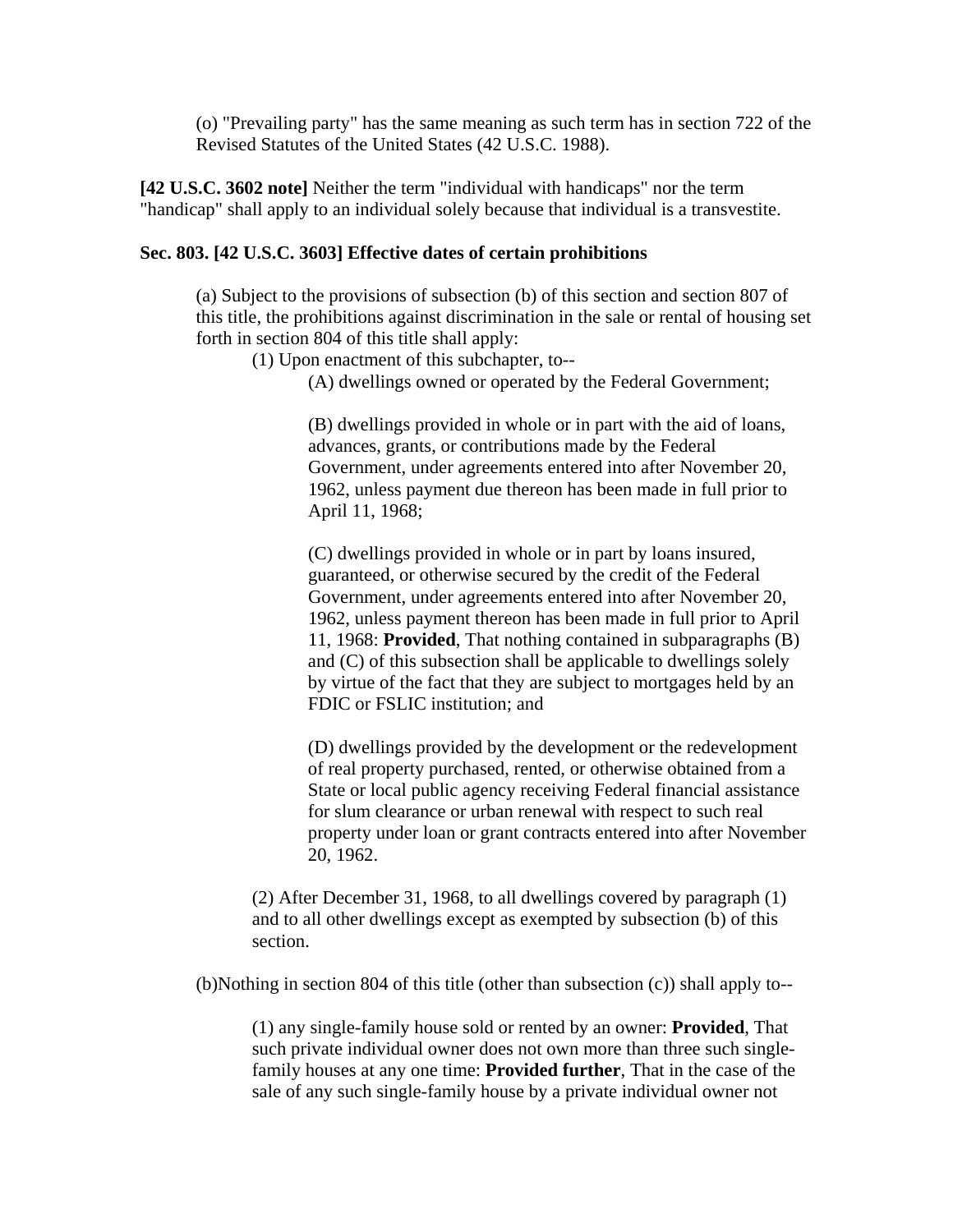residing in such house at the time of such sale or who was not the most recent resident of such house prior to such sale, the exemption granted by this subsection shall apply only with respect to one such sale within any twenty-four month period: **Provided further**, That such bona fide private individual owner does not own any interest in, nor is there owned or reserved on his behalf, under any express or voluntary agreement, title to or any right to all or a portion of the proceeds from the sale or rental of, more than three such single-family houses at any one time: **Provided further**, That after December 31, 1969, the sale or rental of any such single-family house shall be excepted from the application of this subchapter only if such house is sold or rented (A) without the use in any manner of the sales or rental facilities or the sales or rental services of any real estate broker, agent, or salesman, or of such facilities or services of any person in the business of selling or renting dwellings, or of any employee or agent of any such broker, agent, salesman, or person and (B) without the publication, posting or mailing, after notice, of any advertisement or written notice in violation of section 804(c) of this title; but nothing in this proviso shall prohibit the use of attorneys, escrow agents, abstractors, title companies, and other such professional assistance as necessary to perfect or transfer the title, or

(2)rooms or units in dwellings containing living quarters occupied or intended to be occupied by no more than four families living independently of each other, if the owner actually maintains and occupies one of such living quarters as his residence.

(c)For the purposes of subsection (b) of this section, a person shall be deemed to be in the business of selling or renting dwellings if--

(1) he has, within the preceding twelve months, participated as principal in three or more transactions involving the sale or rental of any dwelling or any interest therein, or

(2) he has, within the preceding twelve months, participated as agent, other than in the sale of his own personal residence in providing sales or rental facilities or sales or rental services in two or more transactions involving the sale or rental of any dwelling or any interest therein, or

(3) he is the owner of any dwelling designed or intended for occupancy by, or occupied by, five or more families.

## **Sec. 804. [42 U.S.C. 3604] Discrimination in sale or rental of housing and other prohibited practices**

As made applicable by section 803 of this title and except as exempted by sections 803(b) and 807 of this title, it shall be unlawful--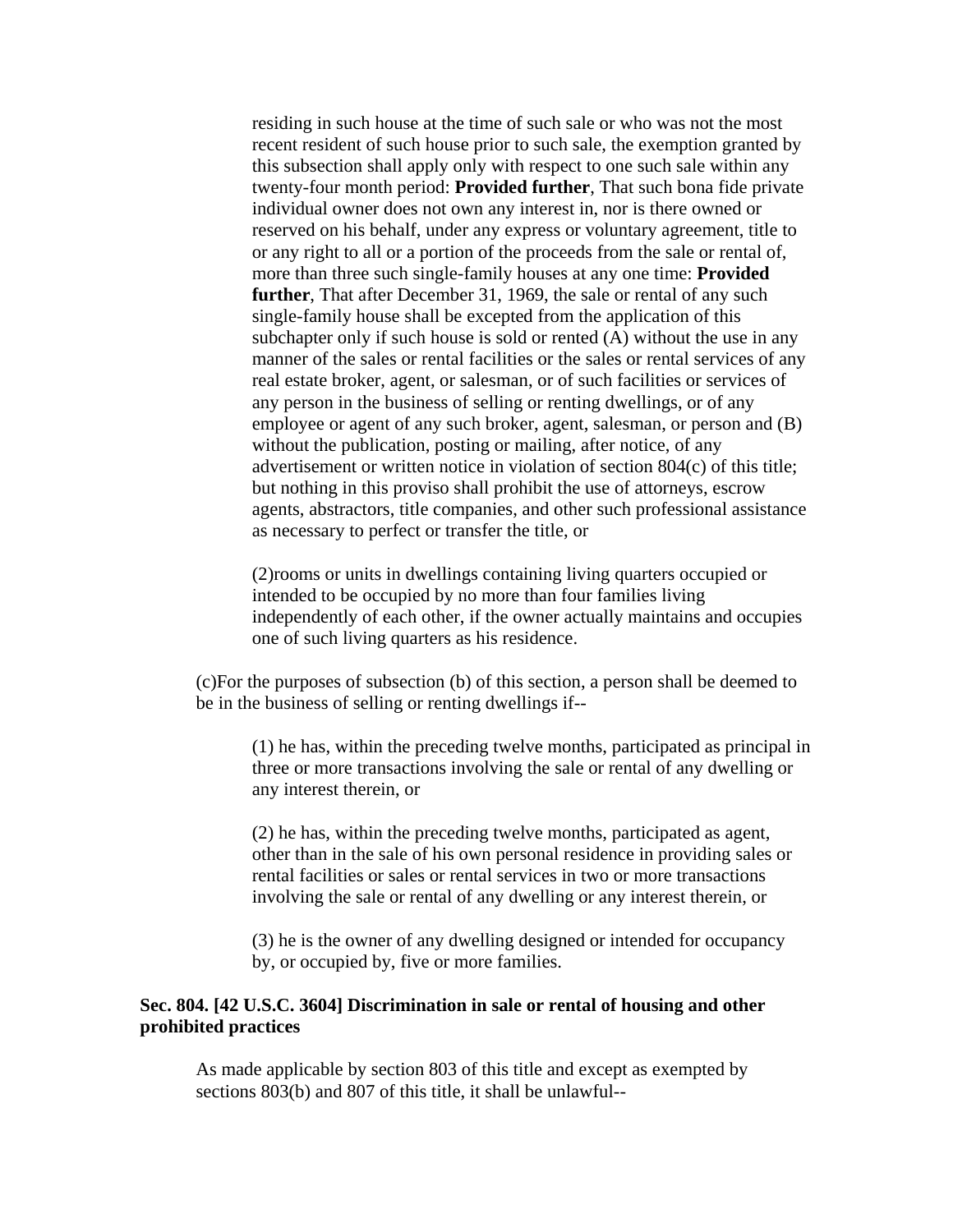(a) To refuse to sell or rent after the making of a bona fide offer, or to refuse to negotiate for the sale or rental of, or otherwise make unavailable or deny, a dwelling to any person because of race, color, religion, sex, familial status, or national origin.

(b) To discriminate against any person in the terms, conditions, or privileges of sale or rental of a dwelling, or in the provision of services or facilities in connection therewith, because of race, color, religion, sex, familial status, or national origin.

(c) To make, print, or publish, or cause to be made, printed, or published any notice, statement, or advertisement, with respect to the sale or rental of a dwelling that indicates any preference, limitation, or discrimination based on race, color, religion, sex, handicap, familial status, or national origin, or an intention to make any such preference, limitation, or discrimination.

(d) To represent to any person because of race, color, religion, sex, handicap, familial status, or national origin that any dwelling is not available for inspection, sale, or rental when such dwelling is in fact so available.

(e) For profit, to induce or attempt to induce any person to sell or rent any dwelling by representations regarding the entry or prospective entry into the neighborhood of a person or persons of a particular race, color, religion, sex, handicap, familial status, or national origin.

## (f)

(1) To discriminate in the sale or rental, or to otherwise make unavailable or deny, a dwelling to any buyer or renter because of a handicap of--

(A) that buyer or renter,

(B) a person residing in or intending to reside in that dwelling after it is so sold, rented, or made available; or

(C) any person associated with that buyer or renter.

(2) To discriminate against any person in the terms, conditions, or privileges of sale or rental of a dwelling, or in the provision of services or facilities in connection with such dwelling, because of a handicap of--

(A) that person; or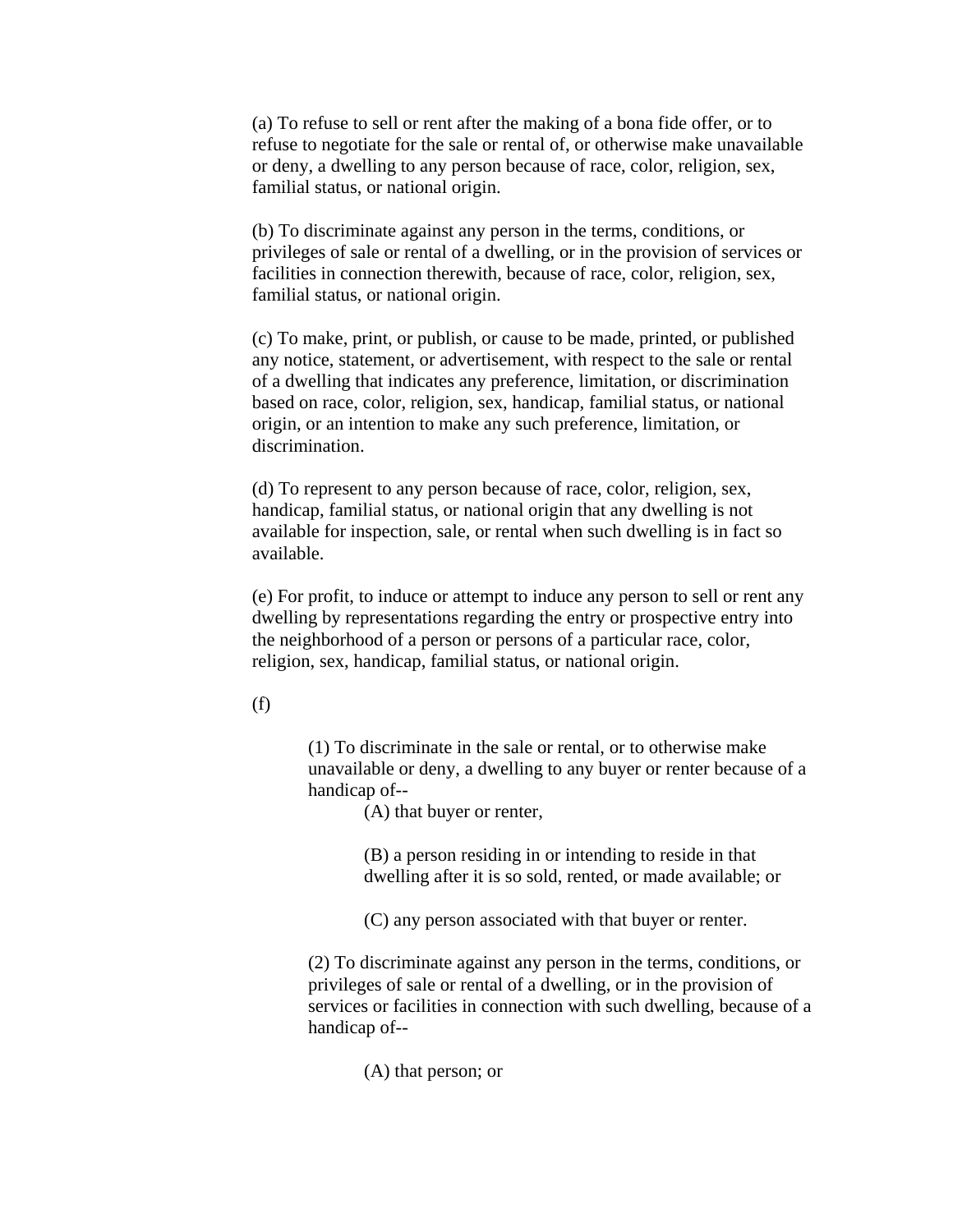(B) a person residing in or intending to reside in that dwelling after it is so sold, rented, or made available; or

(C) any person associated with that person.

(3) For purposes of this subsection, discrimination includes--

(A) a refusal to permit, at the expense of the handicapped person, reasonable modifications of existing premises occupied or to be occupied by such person if such modifications may be necessary to afford such person full enjoyment of the premises, except that, in the case of a rental, the landlord may where it is reasonable to do so condition permission for a modification on the renter agreeing to restore the interior of the premises to the condition that existed before the modification, reasonable wear and tear excepted.

(B) a refusal to make reasonable accommodations in rules, policies, practices, or services, when such accommodations may be necessary to afford such person equal opportunity to use and enjoy a dwelling; or

(C) in connection with the design and construction of covered multifamily dwellings for first occupancy after the date that is 30 months after the date of enactment of the Fair Housing Amendments Act of 1988, a failure to design and construct those dwelling in such a manner that--

> (i) the public use and common use portions of such dwellings are readily accessible to and usable by handicapped persons;

> (ii) all the doors designed to allow passage into and within all premises within such dwellings are sufficiently wide to allow passage by handicapped persons in wheelchairs; and

(iii) all premises within such dwellings contain the following features of adaptive design:

> (I) an accessible route into and through the dwelling;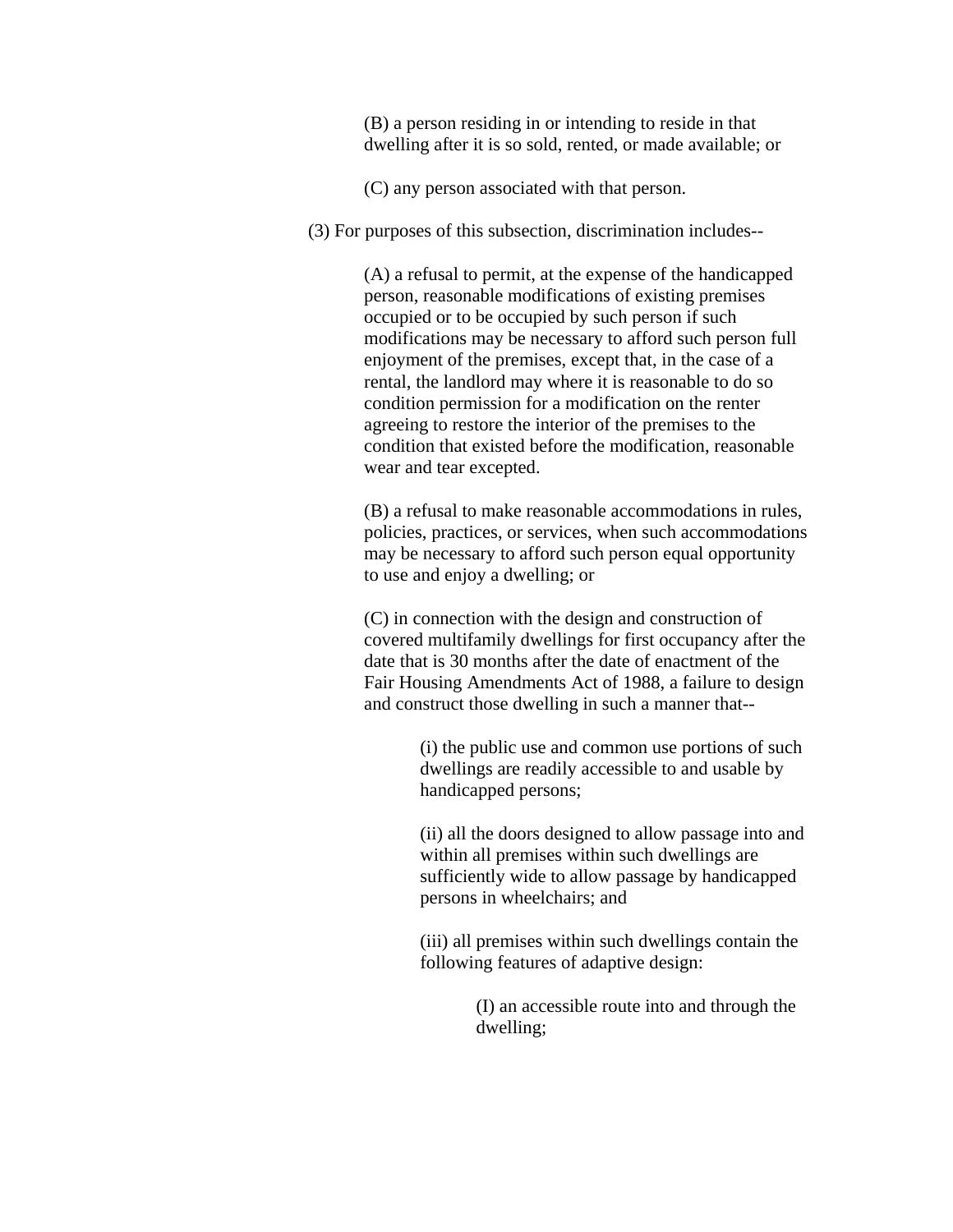(II) light switches, electrical outlets, thermostats, and other environmental controls in accessible locations;

(III) reinforcements in bathroom walls to allow later installation of grab bars; and

(IV) usable kitchens and bathrooms such that an individual in a wheelchair can maneuver about the space.

(4) Compliance with the appropriate requirements of the American National Standard for buildings and facilities providing accessibility and usability for physically handicapped people (commonly cited as "ANSI A117.1") suffices to satisfy the requirements of paragraph  $(3)(C)(iii)$ .

(5)

(A) If a State or unit of general local government has incorporated into its laws the requirements set forth in paragraph (3)(C), compliance with such laws shall be deemed to satisfy the requirements of that paragraph.

(B) A State or unit of general local government may review and approve newly constructed covered multifamily dwellings for the purpose of making determinations as to whether the design and construction requirements of paragraph  $(3)(C)$  are met.

(C) The Secretary shall encourage, but may not require, States and units of local government to include in their existing procedures for the review and approval of newly constructed covered multifamily dwellings, determinations as to whether the design and construction of such dwellings are consistent with paragraph  $(3)(C)$ , and shall provide technical assistance to States and units of local government and other persons to implement the requirements of paragraph  $(3)(C)$ .

(D) Nothing in this title shall be construed to require the Secretary to review or approve the plans, designs or construction of all covered multifamily dwellings, to determine whether the design and construction of such dwellings are consistent with the requirements of paragraph 3(C).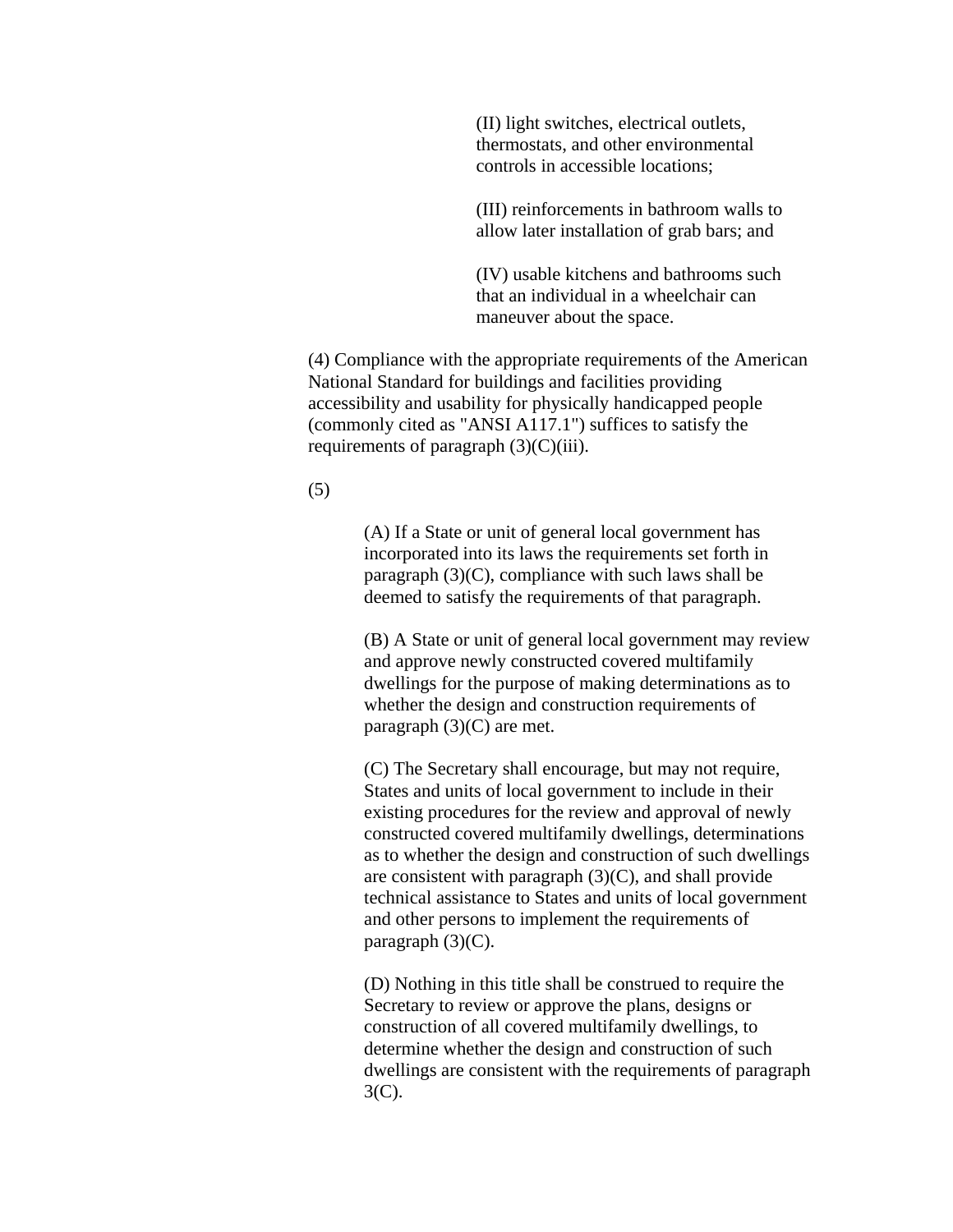(A) Nothing in paragraph (5) shall be construed to affect the authority and responsibility of the Secretary or a State or local public agency certified pursuant to section 810(f)(3) of this Act to receive and process complaints or otherwise engage in enforcement activities under this title.

(B) Determinations by a State or a unit of general local government under paragraphs (5)(A) and (B) shall not be conclusive in enforcement proceedings under this title.

(7) As used in this subsection, the term "covered multifamily dwellings" means--

> (A) buildings consisting of 4 or more units if such buildings have one or more elevators; and

(B) ground floor units in other buildings consisting of 4 or more units.

(8) Nothing in this title shall be construed to invalidate or limit any law of a State or political subdivision of a State, or other jurisdiction in which this title shall be effective, that requires dwellings to be designed and constructed in a manner that affords handicapped persons greater access than is required by this title.

(9) Nothing in this subsection requires that a dwelling be made available to an individual whose tenancy would constitute a direct threat to the health or safety of other individuals or whose tenancy would result in substantial physical damage to the property of others.

## **Sec. 805. [42 U.S.C. 3605] Discrimination in Residential Real Estate-Related Transactions**

(a) In General.--It shall be unlawful for any person or other entity whose business includes engaging in residential real estate-related transactions to discriminate against any person in making available such a transaction, or in the terms or conditions of such a transaction, because of race, color, religion, sex, handicap, familial status, or national origin.

(b) Definition.--As used in this section, the term "residential real estaterelated transaction" means any of the following: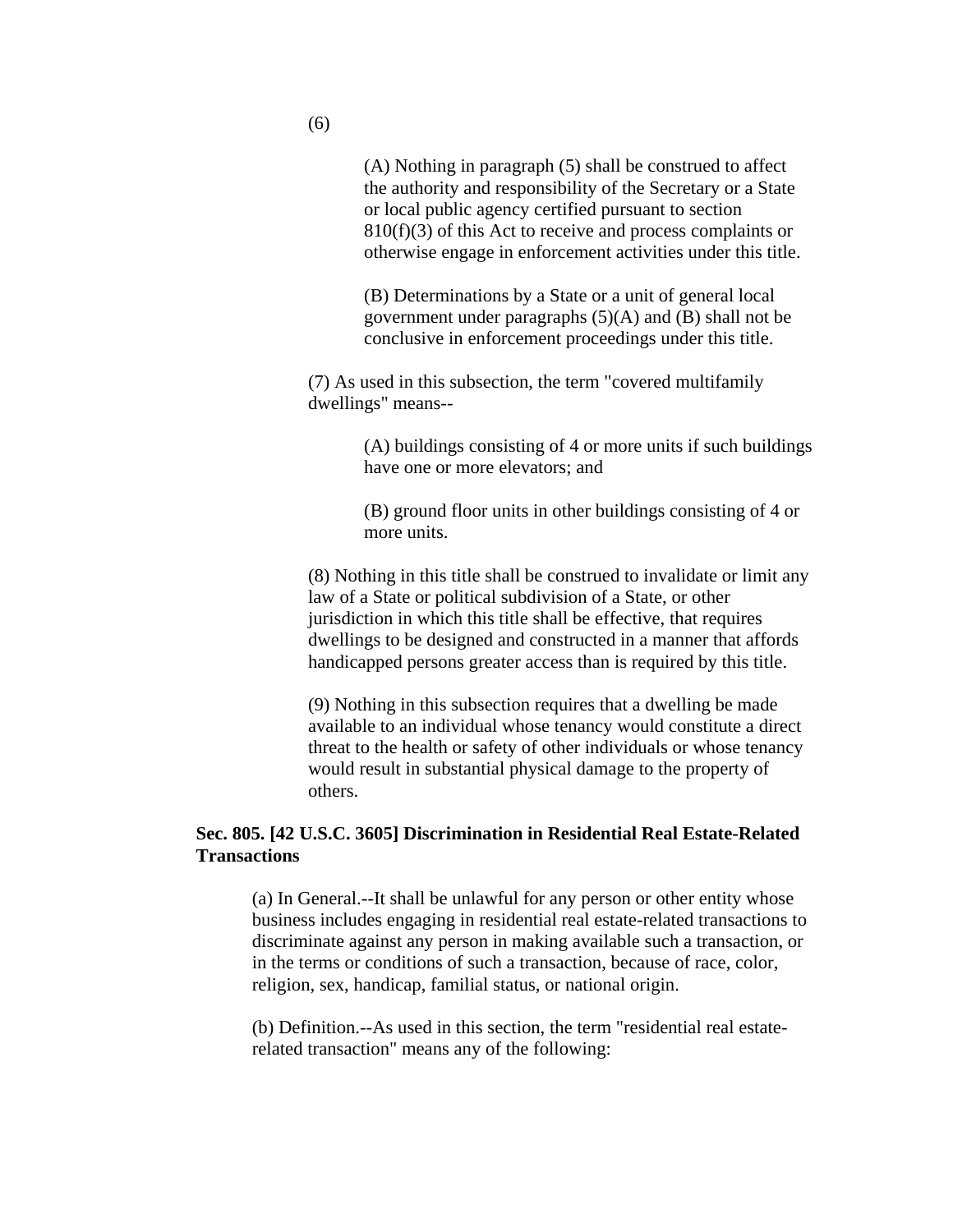(1) The making or purchasing of loans or providing other financial assistance--

> (A) for purchasing, constructing, improving, repairing, or maintaining a dwelling; or

(B) secured by residential real estate.

(2) The selling, brokering, or appraising of residential real property.

(c) Appraisal Exemption.--Nothing in this title prohibits a person engaged in the business of furnishing appraisals of real property to take into consideration factors other than race, color, religion, national origin, sex, handicap, or familial status.

### **Sec. 806. [42 U.S.C. 3606] Discrimination in provision of brokerage services**

After December 31, 1968, it shall be unlawful to deny any person access to or membership or participation in any multiple-listing service, real estate brokers' organization or other service, organization, or facility relating to the business of selling or renting dwellings, or to discriminate against him in the terms or conditions of such access, membership, or participation, on account of race, color, religion, sex, handicap, familial status, or national origin.

#### **Sec. 807. [42 U.S.C. 3607] Religious organization or private club exemption**

(a) Nothing in this subchapter shall prohibit a religious organization, association, or society, or any nonprofit institution or organization operated, supervised or controlled by or in conjunction with a religious organization, association, or society, from limiting the sale, rental or occupancy of dwellings which it owns or operates for other than a commercial purpose to persons of the same religion, or from giving preference to such persons, unless membership in such religion is restricted on account of race, color, or national origin. Nor shall anything in this subchapter prohibit a private club not in fact open to the public, which as an incident to its primary purpose or purposes provides lodgings which it owns or operates for other than a commercial purpose, from limiting the rental or occupancy of such lodgings to its members or from giving preference to its members.

(b)

(1) Nothing in this title limits the applicability of any reasonable local, State, or Federal restrictions regarding the maximum number of occupants permitted to occupy a dwelling. Nor does any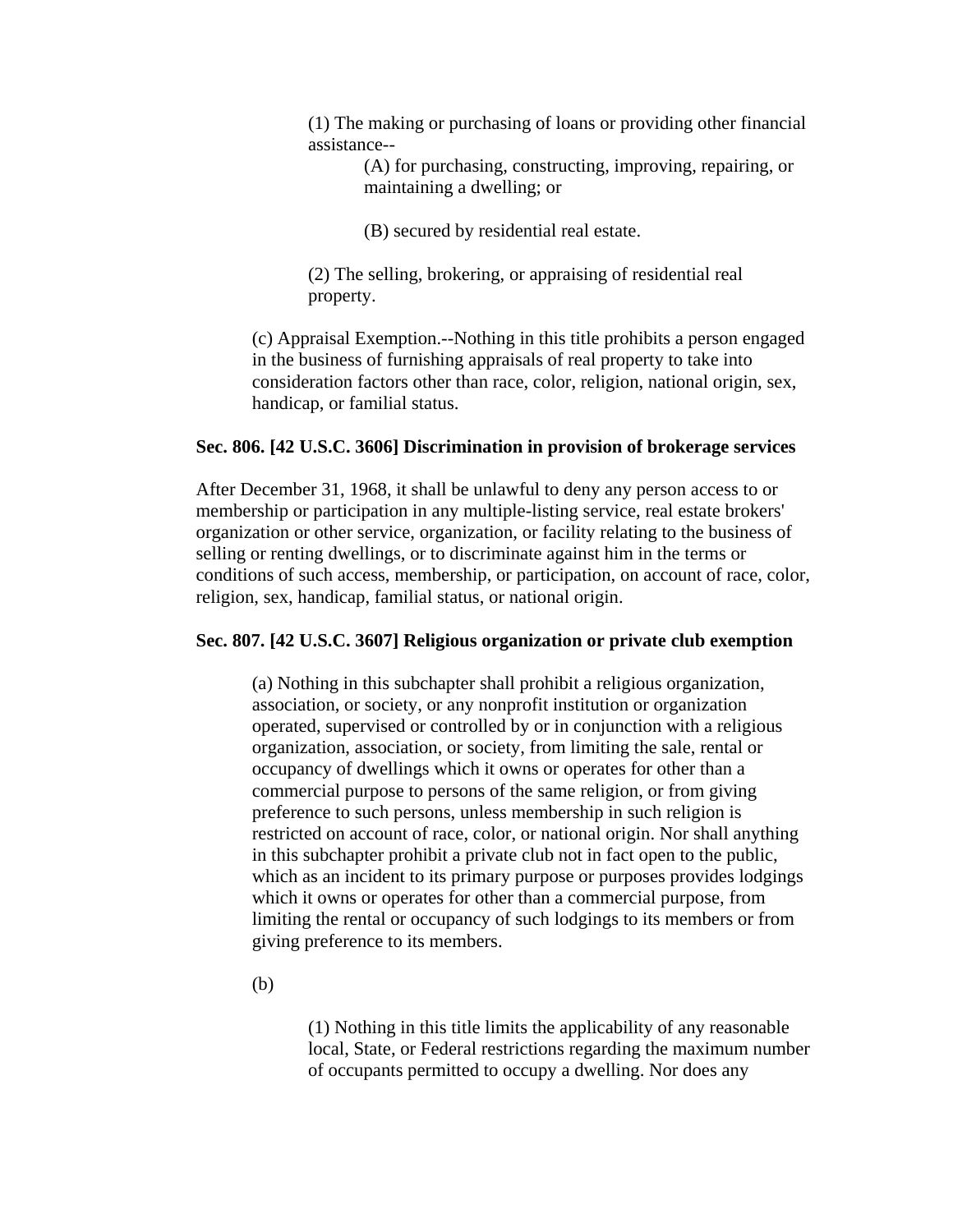provision in this title regarding familial status apply with respect to housing for older persons.

(2) As used in this section "housing for older persons" means housing --

> (A) provided under any State or Federal program that the Secretary determines is specifically designed and operated to assist elderly persons (as defined in the State or Federal program); or

> (B) intended for, and solely occupied by, persons 62 years of age or older; or

(C) intended and operated for occupancy by persons 55 years of age or older, and--

> (i) at least 80 percent of the occupied units are occupied by at least one person who is 55 years of age or older;

(ii) the housing facility or community publishes and adheres to policies and procedures that demonstrate the intent required under this subparagraph; and

(iii) the housing facility or community complies with rules issued by the Secretary for verification of occupancy, which shall--

> (I) provide for verification by reliable surveys and affidavits; and

(II) include examples of the types of policies and procedures relevant to a determination of compliance with the requirement of clause (ii). Such surveys and affidavits shall be admissible in administrative and judicial proceedings for the purposes of such verification.

(3) Housing shall not fail to meet the requirements for housing for older persons by reason of:

> (A) persons residing in such housing as of the date of enactment of this Act who do not meet the age requirements of subsections (2)(B) or (C): **Provided**, That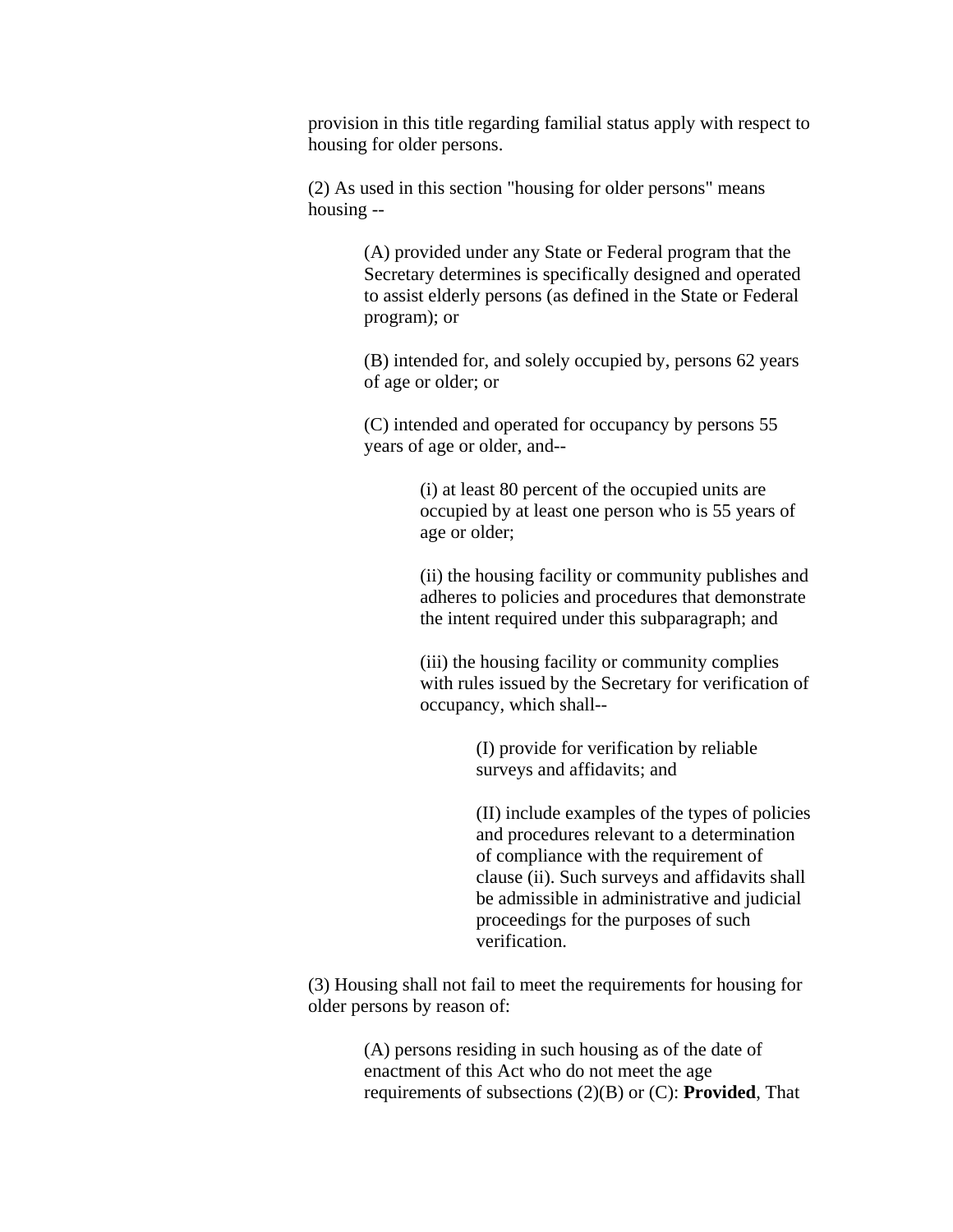new occupants of such housing meet the age requirements of sections  $(2)(B)$  or  $(C)$ ; or

(B) unoccupied units: **Provided**, That such units are reserved for occupancy by persons who meet the age requirements of subsections  $(2)(B)$  or  $(C)$ .

(4) Nothing in this title prohibits conduct against a person because such person has been convicted by any court of competent jurisdiction of the illegal manufacture or distribution of a controlled substance as defined in section 102 of the Controlled Substances Act (21 U.S.C. 802).

(5)

(A) A person shall not be held personally liable for monetary damages for a violation of this title if such person reasonably relied, in good faith, on the application of the exemption under this subsection relating to housing for older persons.

(B) For the purposes of this paragraph, a person may only show good faith reliance on the application of the exemption by showing that--

> (i) such person has no actual knowledge that the facility or community is not, or will not be, eligible for such exemption; and

(ii) the facility or community has stated formally, in writing, that the facility or community complies with the requirements for such exemption.

#### **Sec. 808. [42 U.S.C. 3608] Administration**

(a) Authority and responsibility The authority and responsibility for administering this Act shall be in the Secretary of Housing and Urban Development.

(b) Assistant Secretary

The Department of Housing and Urban Development shall be provided an additional Assistant Secretary.

(c) Delegation of authority; appointment of administrative law judges; location of conciliation meetings; administrative review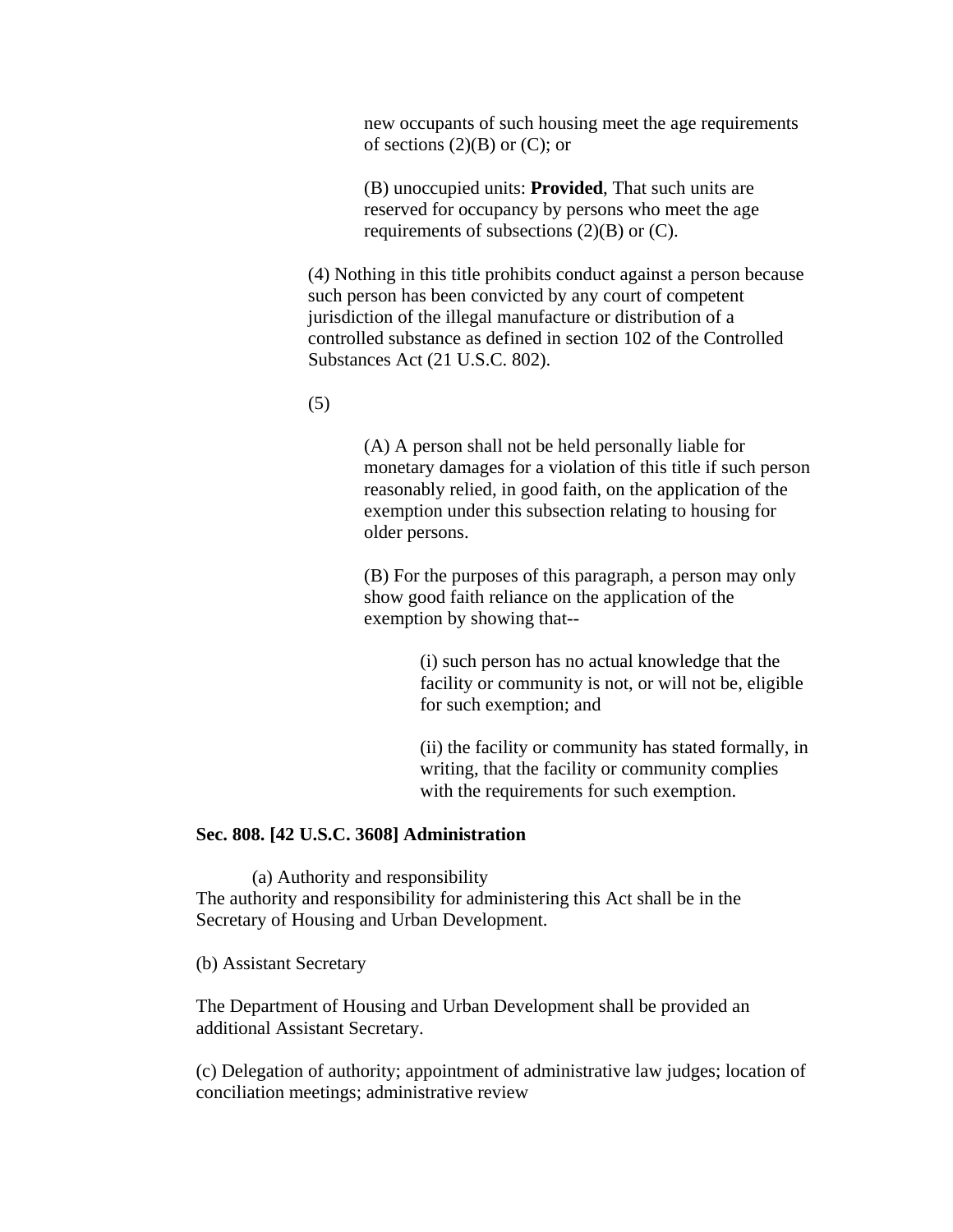The Secretary may delegate any of his functions, duties and power to employees of the Department of Housing and Urban Development or to boards of such employees, including functions, duties, and powers with respect to investigating, conciliating, hearing, determining, ordering, certifying, reporting, or otherwise acting as to any work, business, or matter under this subchapter. The person to whom such delegations are made with respect to hearing functions, duties, and powers shall be appointed and shall serve in the Department of Housing and Urban Development in compliance with sections 3105, 3344, 5372, and 7521 of title 5 [of the United States Code]. Insofar as possible, conciliation meetings shall be held in the cities or other localities where the discriminatory housing practices allegedly occurred. The Secretary shall by rule prescribe such rights of appeal from the decisions of his administrative law judges to other administrative law judges or to other officers in the Department, to boards of officers or to himself, as shall be appropriate and in accordance with law.

(d) Cooperation of Secretary and executive departments and agencies in administration of housing and urban development programs and activities to further fair housing purposes

All executive departments and agencies shall administer their programs and activities relating to housing and urban development (including any Federal agency having regulatory or supervisory authority over financial institutions) in a manner affirmatively to further the purposes of this subchapter and shall cooperate with the Secretary to further such purposes.

(e) Functions of Secretary

The Secretary of Housing and Urban Development shall--

(1) make studies with respect to the nature and extent of discriminatory housing practices in representative communities, urban, suburban, and rural, throughout the United States;

(2) publish and disseminate reports, recommendations, and information derived from such studies, including an annual report to the Congress--

> (A) specifying the nature and extent of progress made nationally in eliminating discriminatory housing practices and furthering the purposes of this title, obstacles remaining to achieving equal housing opportunity, and recommendations for further legislative or executive action; and

(B) containing tabulations of the number of instances (and the reasons therefor) in the preceding year in which--

> (i) investigations are not completed as required by section  $810(a)(1)(B);$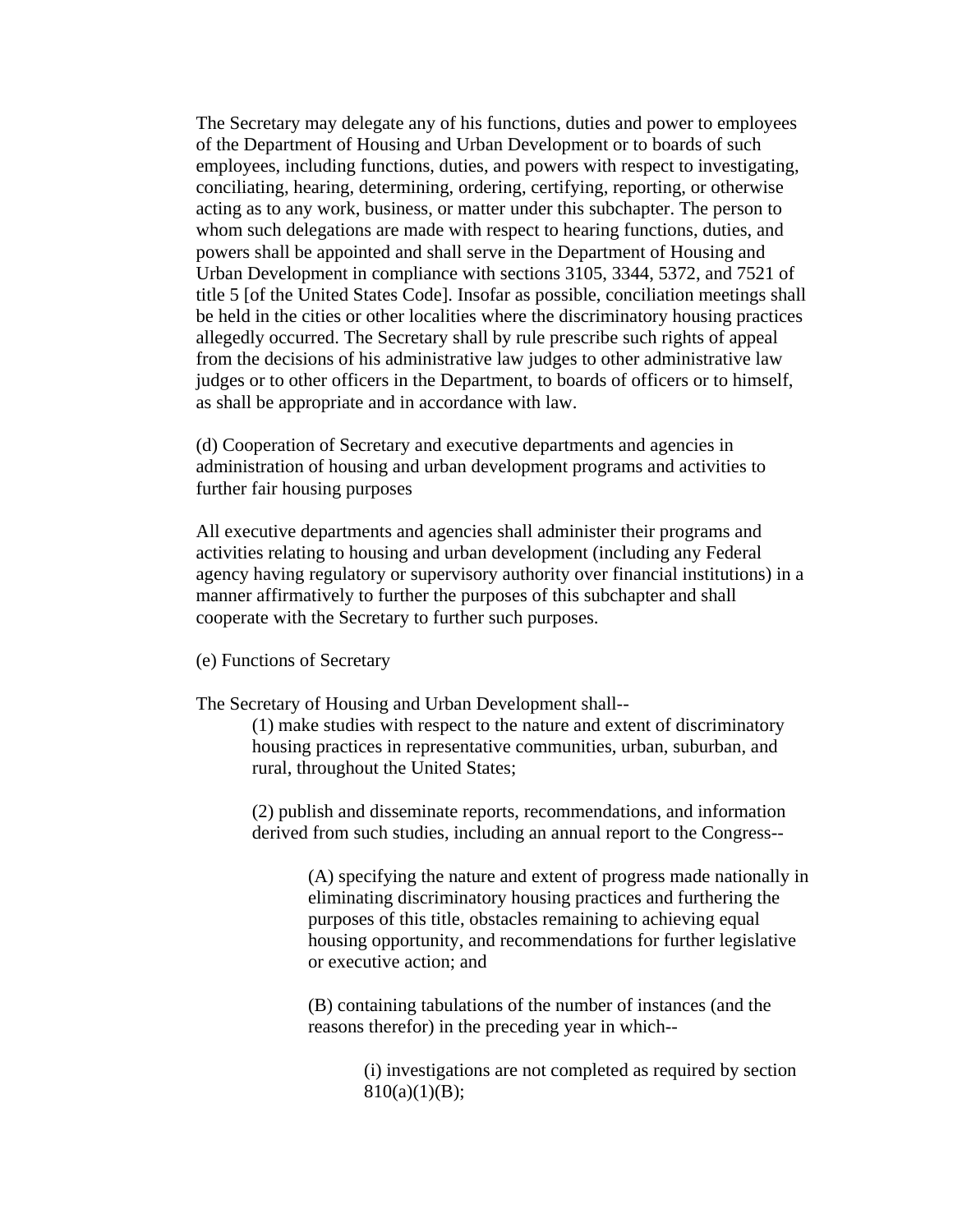(ii) determinations are not made within the time specified in section  $810(g)$ ; and

(iii) hearings are not commenced or findings and conclusions are not made as required by section  $812(g)$ ;

(3) cooperate with and render technical assistance to Federal, State, local, and other public or private agencies, organizations, and institutions which are formulating or carrying on programs to prevent or eliminate discriminatory housing practices;

(4) cooperate with and render such technical and other assistance to the Community Relations Service as may be appropriate to further its activities in preventing or eliminating discriminatory housing practices;

(5) administer the programs and activities relating to housing and urban development in a manner affirmatively to further the policies of this subchapter; and

(6) annually report to the Congress, and make available to the public, data on the race, color, religion, sex, national origin, age, handicap, and family characteristics of persons and households who are applicants for, participants in, or beneficiaries or potential beneficiaries of, programs administered by the Department to the extent such characteristics are within the coverage of the provisions of law and Executive orders referred to in subsection (f) which apply to such programs (and in order to develop the data to be included and made available to the public under this subsection, the Secretary shall, without regard to any other provision of law, collect such information relating to those characteristics as the Secretary determines to be necessary or appropriate).

(f) The provisions of law and Executive orders to which subsection  $(e)(6)$  applies are--

(1) title VI of the Civil Rights Act of 1964;

(2) title VIII of the Civil Rights Act of 1968;

(3) section 504 of the Rehabilitation Act of 1973;

(4) the Age Discrimination Act of 1975;

(5) the Equal Credit Opportunity Act;

(6) section 1978 of the Revised Statutes (42 U.S.C. 1982);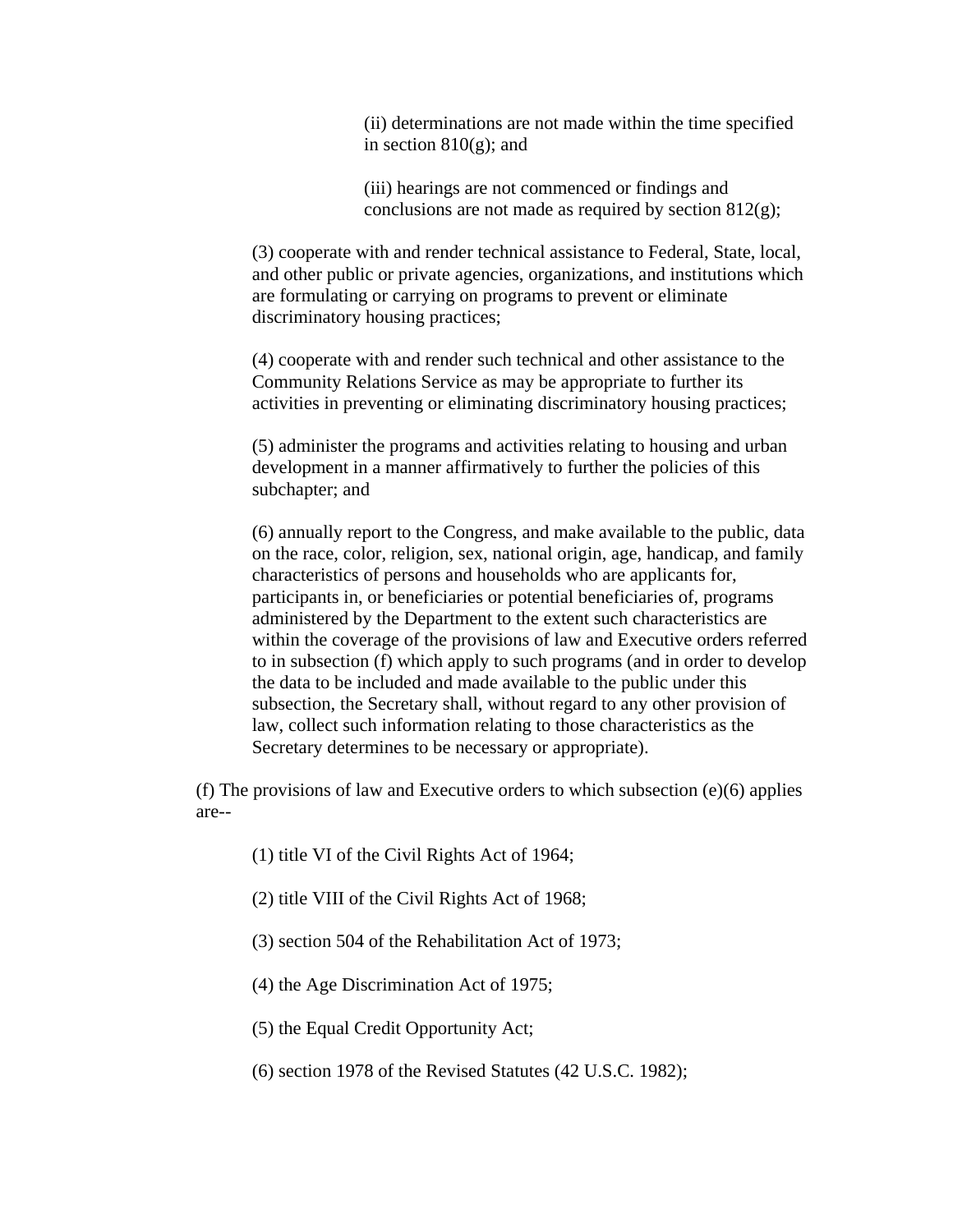(7) section 8(a) of the Small Business Act;

(8) section 527 of the National Housing Act;

(9) section 109 of the Housing and Community Development Act of 1974;

(10) section 3 of the Housing and Urban Development Act of 1968;

(11) Executive Orders 11063, 11246, 11625, 12250, 12259, and 12432; and

(12) any other provision of law which the Secretary specifies by publication in the Federal Register for the purpose of this subsection.

### **Sec. 808a. [42 U.S.C. 3608a] Collection of certain data**

#### (a) In general

To assess the extent of compliance with Federal fair housing requirements (including the requirements established under title VI of Public Law 88-352 [42 U.S.C.A. {2000d et seq.] and title VIII of Public Law 90-284 [42 U.S.C.A. {3601 et seq.]), the Secretary of Housing and Urban Development and the Secretary of Agriculture shall each collect, not less than annually, data on the racial and ethnic characteristics of persons eligible for, assisted, or otherwise benefiting under each community development, housing assistance, and mortgage and loan insurance and guarantee program administered by such Secretary. Such data shall be collected on a building by building basis if the Secretary involved determines such collection to be appropriate.

(b) Reports to Congress

The Secretary of Housing and Urban Development and the Secretary of Agriculture shall each include in the annual report of such Secretary to the Congress a summary and evaluation of the data collected by such Secretary under subsection (a) of this section during the preceding year.

## **Sec. 809. [42 U.S.C. 3609] Education and conciliation; conferences and consultations; reports**

Immediately after April 11, 1968, the Secretary shall commence such educational and conciliatory activities as in his judgment will further the purposes of this subchapter. He shall call conferences of persons in the housing industry and other interested parties to acquaint them with the provisions of this subchapter and his suggested means of implementing it, and shall endeavor with their advice to work out programs of voluntary compliance and of enforcement. He may pay per diem, travel, and transportation expenses for persons attending such conferences as provided in section 5703 of Title 5. He shall consult with State and local officials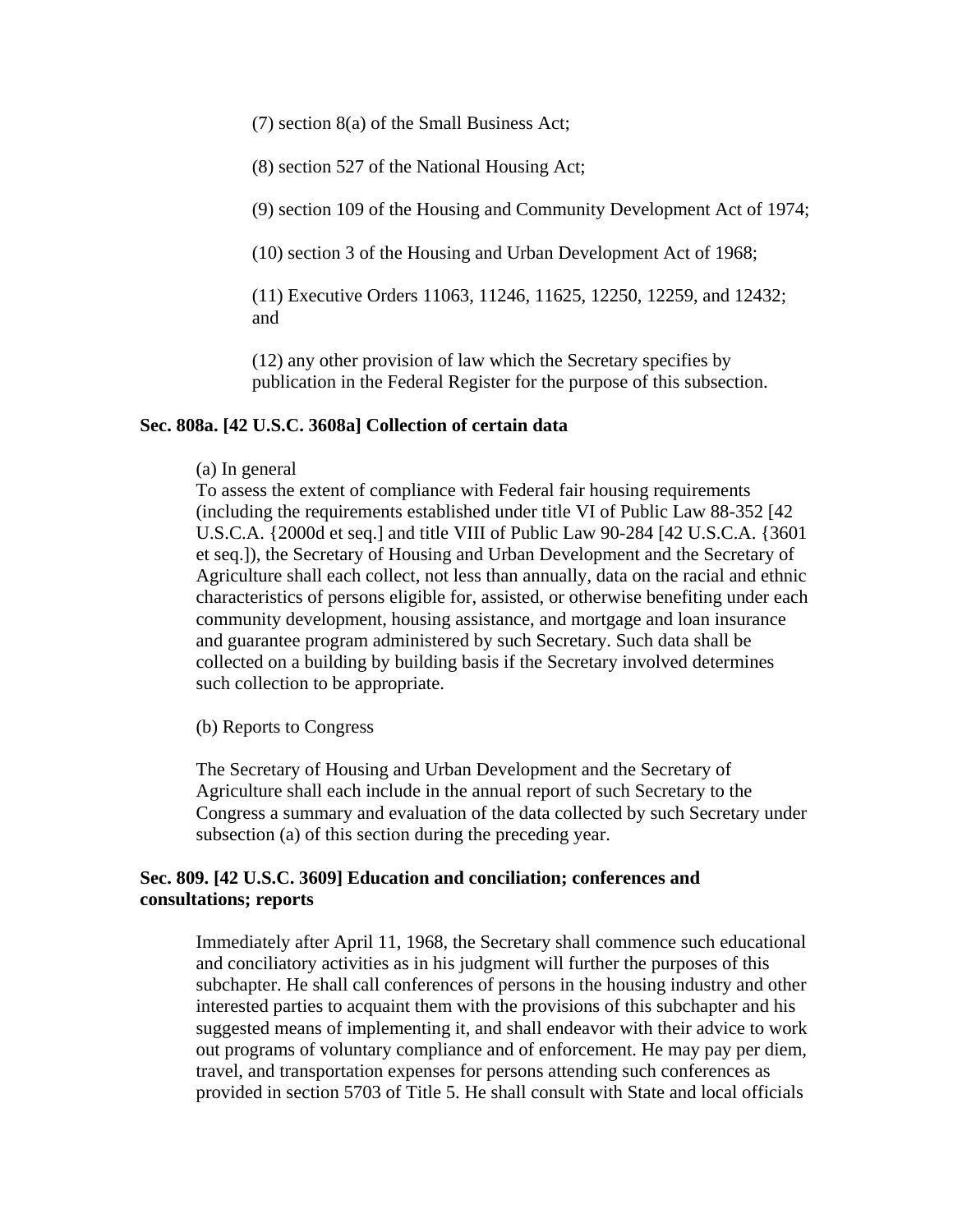and other interested parties to learn the extent, if any, to which housing discrimination exists in their State or locality, and whether and how State or local enforcement programs might be utilized to combat such discrimination in connection with or in place of, the Secretary's enforcement of this subchapter. The Secretary shall issue reports on such conferences and consultations as he deems appropriate.

### **Sec. 810. [42 U.S.C. 3610] Administrative Enforcement; Preliminary Matters**

(a) Complaints and Answers. -- (1)

(A)

(i) An aggrieved person may, not later than one year after an alleged discriminatory housing practice has occurred or terminated, file a complaint with the Secretary alleging such discriminatory housing practice. The Secretary, on the Secretary's own initiative, may also file such a complaint.

(ii) Such complaints shall be in writing and shall contain such information and be in such form as the Secretary requires.

(iii) The Secretary may also investigate housing practices to determine whether a complaint should be brought under this section.

(B) Upon the filing of such a complaint--

(i) the Secretary shall serve notice upon the aggrieved person acknowledging such filing and advising the aggrieved person of the time limits and choice of forums provided under this title;

(ii) the Secretary shall, not later than 10 days after such filing or the identification of an additional respondent under paragraph (2), serve on the respondent a notice identifying the alleged discriminatory housing practice and advising such respondent of the procedural rights and obligations of respondents under this title, together with a copy of the original complaint;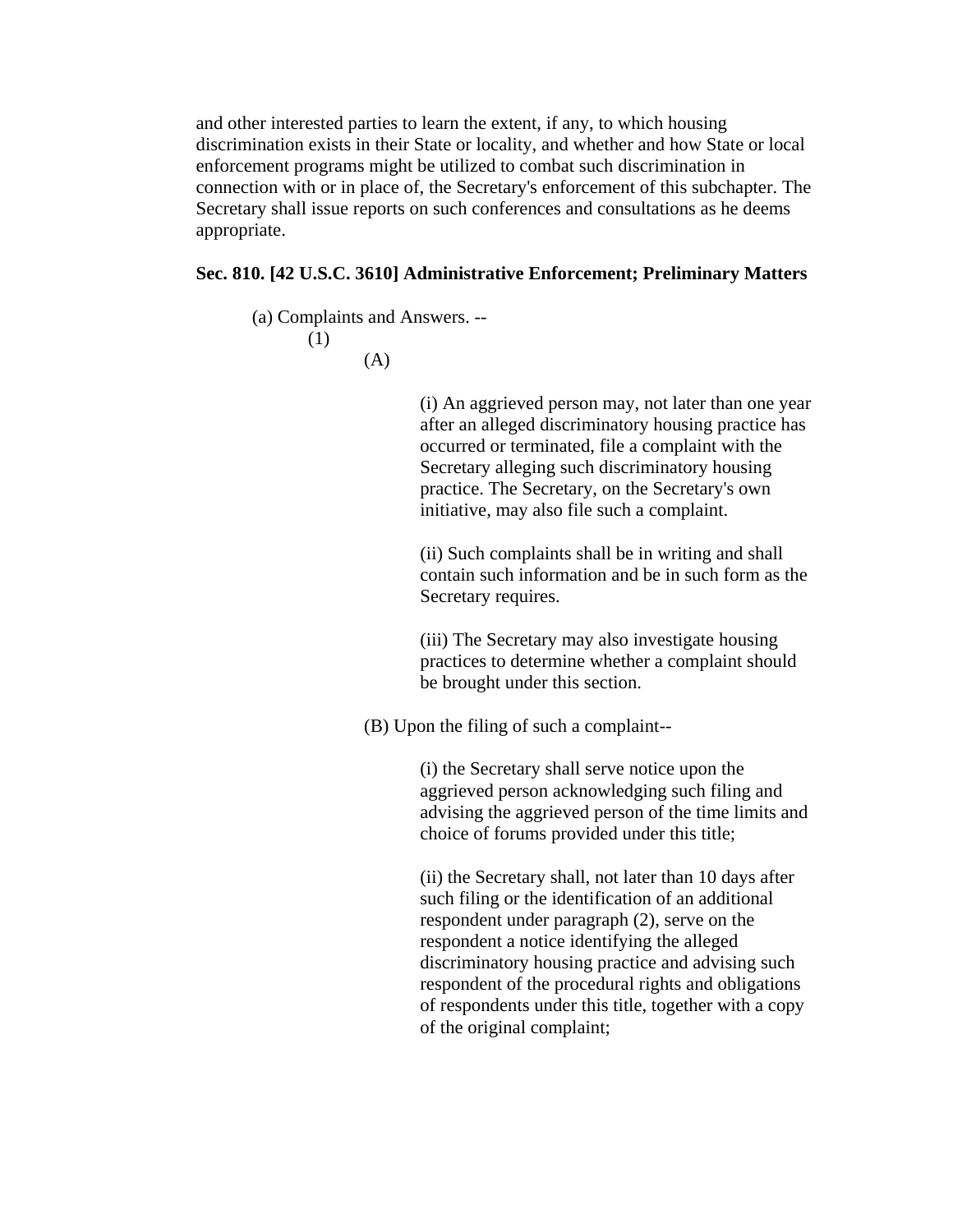(iii) each respondent may file, not later than 10 days after receipt of notice from the Secretary, an answer to such complaint; and

(iv) the Secretary shall make an investigation of the alleged discriminatory housing practice and complete such investigation within 100 days after the filing of the complaint (or, when the Secretary takes further action under subsection (f)(2) with respect to a complaint, within 100 days after the commencement of such further action), unless it is impracticable to do so.

(C) If the Secretary is unable to complete the investigation within 100 days after the filing of the complaint (or, when the Secretary takes further action under subsection  $(f)(2)$ with respect to a complaint, within 100 days after the commencement of such further action), the Secretary shall notify the complainant and respondent in writing of the reasons for not doing so.

(D) Complaints and answers shall be under oath or affirmation, and may be reasonably and fairly amended at any time.

#### (2)

(A) A person who is not named as a respondent in a complaint, but who is identified as a respondent in the course of investigation, may be joined as an additional or substitute respondent upon written notice, under paragraph (1), to such person, from the Secretary.

(B) Such notice, in addition to meeting the requirements of paragraph (1), shall explain the basis for the Secretary's belief that the person to whom the notice is addressed is properly joined as a respondent.

(b) Investigative Report and Conciliation. --

(1) During the period beginning with the filing of such complaint and ending with the filing of a charge or a dismissal by the Secretary, the Secretary shall, to the extent feasible, engage in conciliation with respect to such complaint.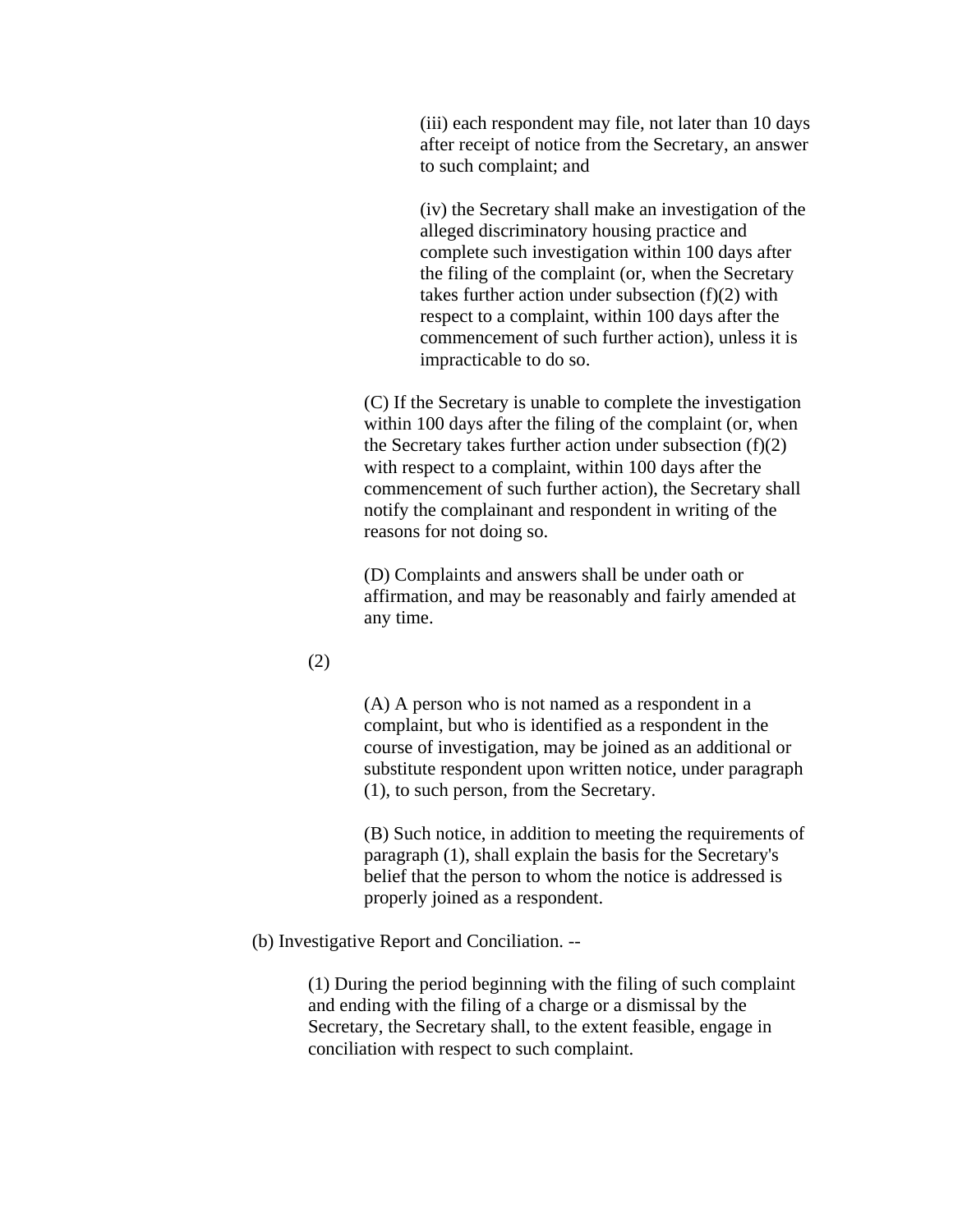(2) A conciliation agreement arising out of such conciliation shall be an agreement between the respondent and the complainant, and shall be subject to approval by the Secretary.

(3) A conciliation agreement may provide for binding arbitration of the dispute arising from the complaint. Any such arbitration that results from a conciliation agreement may award appropriate relief, including monetary relief.

(4) Each conciliation agreement shall be made public unless the complainant and respondent otherwise agree and the Secretary determines that disclosure is not required to further the purposes of this title.

(5)

(A) At the end of each investigation under this section, the Secretary shall prepare a final investigative report containing--

(i) the names and dates of contacts with witnesses;

(ii) a summary and the dates of correspondence and other contacts with the aggrieved person and the respondent;

(iii) a summary description of other pertinent records;

(iv) a summary of witness statements; and

(v) answers to interrogatories.

(B) A final report under this paragraph may be amended if additional evidence is later discovered.

(c) Failure to Comply With Conciliation Agreement. -- Whenever the Secretary has reasonable cause to believe that a respondent has breached a conciliation agreement, the Secretary shall refer the matter to the Attorney General with a recommendation that a civil action be filed under section 814 for the enforcement of such agreement.

(d) Prohibitions and Requirements With Respect to Disclosure of Information. --

> (1) Nothing said or done in the course of conciliation under this title may be made public or used as evidence in a subsequent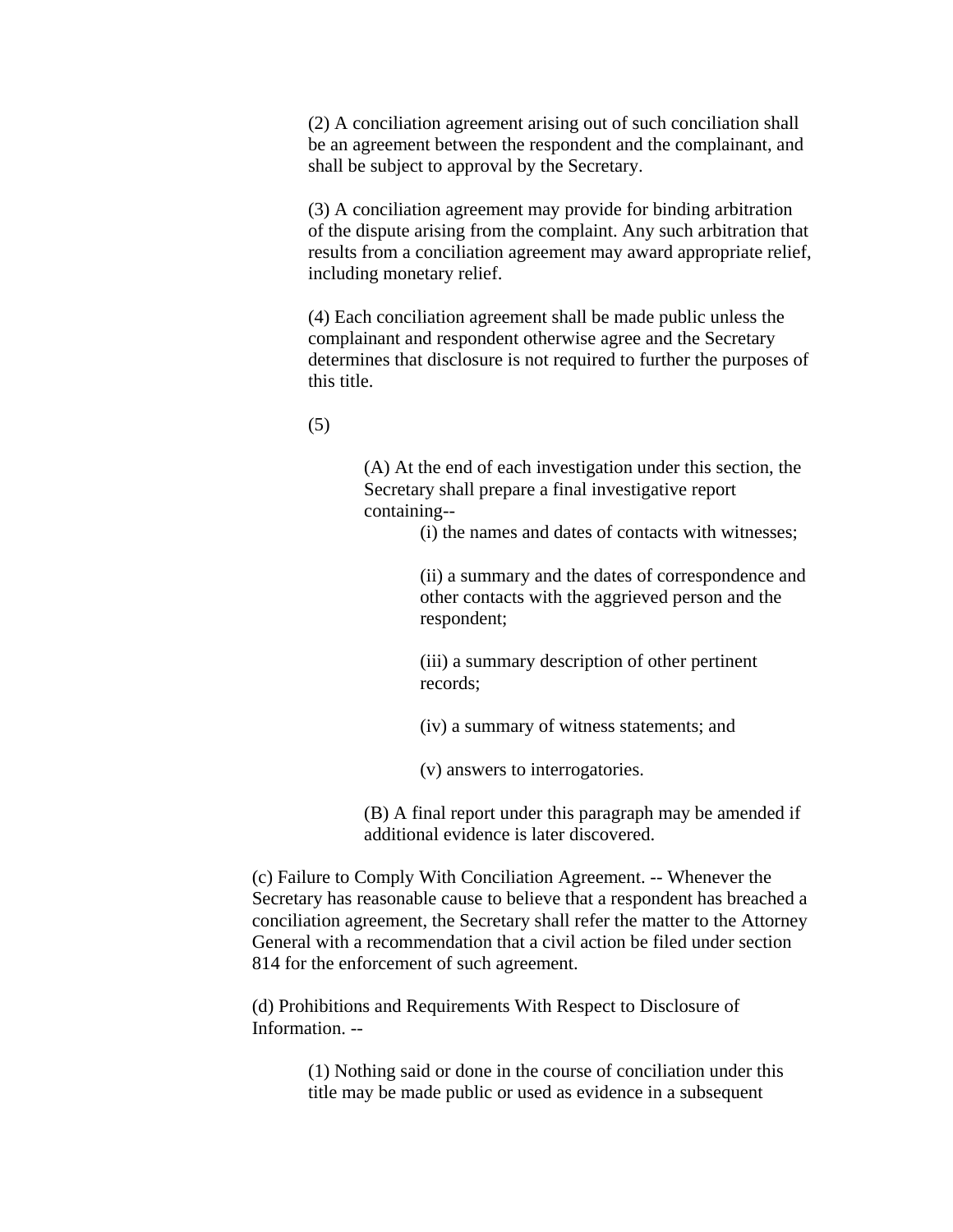proceeding under this title without the written consent of the persons concerned.

(2) Notwithstanding paragraph (1), the Secretary shall make available to the aggrieved person and the respondent, at any time, upon request following completion of the Secretary's investigation, information derived from an investigation and any final investigative report relating to that investigation.

(e) Prompt Judicial Action. --

(1) If the Secretary concludes at any time following the filing of a complaint that prompt judicial action is necessary to carry out the purposes of this title, the Secretary may authorize a civil action for appropriate temporary or preliminary relief pending final disposition of the complaint under this section. Upon receipt of such authorization, the Attorney General shall promptly commence and maintain such an action. Any temporary restraining order or other order granting preliminary or temporary relief shall be issued in accordance with the Federal Rules of Civil Procedure. The commencement of a civil action under this subsection does not affect the initiation or continuation of administrative proceedings under this section and section 812 of this title.

(2) Whenever the Secretary has reason to believe that a basis may exist for the commencement of proceedings against any respondent under section  $814(a)$  and  $814(c)$  or for proceedings by any governmental licensing or supervisory authorities, the Secretary shall transmit the information upon which such belief is based to the Attorney General, or to such authorities, as the case may be.

(f) Referral for State or Local Proceedings. --

(1) Whenever a complaint alleges a discriminatory housing practice--

> (A) within the jurisdiction of a State or local public agency; and

(B) as to which such agency has been certified by the Secretary under this subsection; the Secretary shall refer such complaint to that certified agency before taking any action with respect to such complaint.

(2) Except with the consent of such certified agency, the Secretary, after that referral is made, shall take no further action with respect to such complaint unless--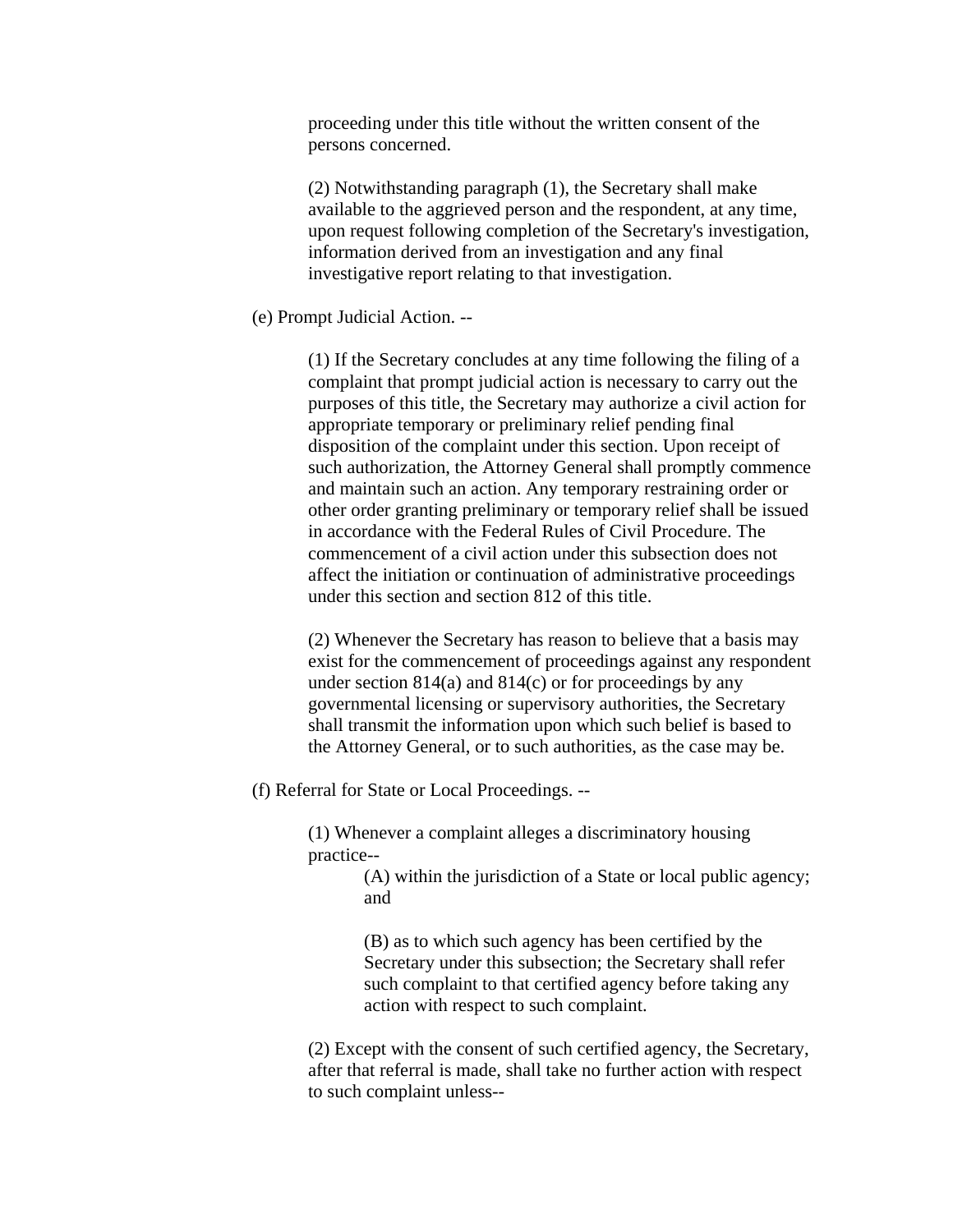(A) the certified agency has failed to commence proceedings with respect to the complaint before the end of the 30th day after the date of such referral;

(B) the certified agency, having so commenced such proceedings, fails to carry forward such proceedings with reasonable promptness; or

(C) the Secretary determines that the certified agency no longer qualifies for certification under this subsection with respect to the relevant jurisdiction.

(3)

(A) The Secretary may certify an agency under this subsection only if the Secretary determines that--

> (i) the substantive rights protected by such agency in the jurisdiction with respect to which certification is to be made;

(ii) the procedures followed by such agency;

(iii) the remedies available to such agency; and

(iv) the availability of judicial review of such agency's action;

are substantially equivalent to those created by and under this title.

(B) Before making such certification, the Secretary shall take into account the current practices and past performance, if any, of such agency.

(4) During the period which begins on the date of the enactment of the Fair Housing Amendments Act of 1988 and ends 40 months after such date, each agency certified (including an agency certified for interim referrals pursuant to 24 CFR 115.11, unless such agency is subsequently denied recognition under 24 CFR 115.7) for the purposes of this title on the day before such date shall for the purposes of this subsection be considered certified under this subsection with respect to those matters for which such agency was certified on that date. If the Secretary determines in an individual case that an agency has not been able to meet the certification requirements within this 40-month period due to exceptional circumstances, such as the infrequency of legislative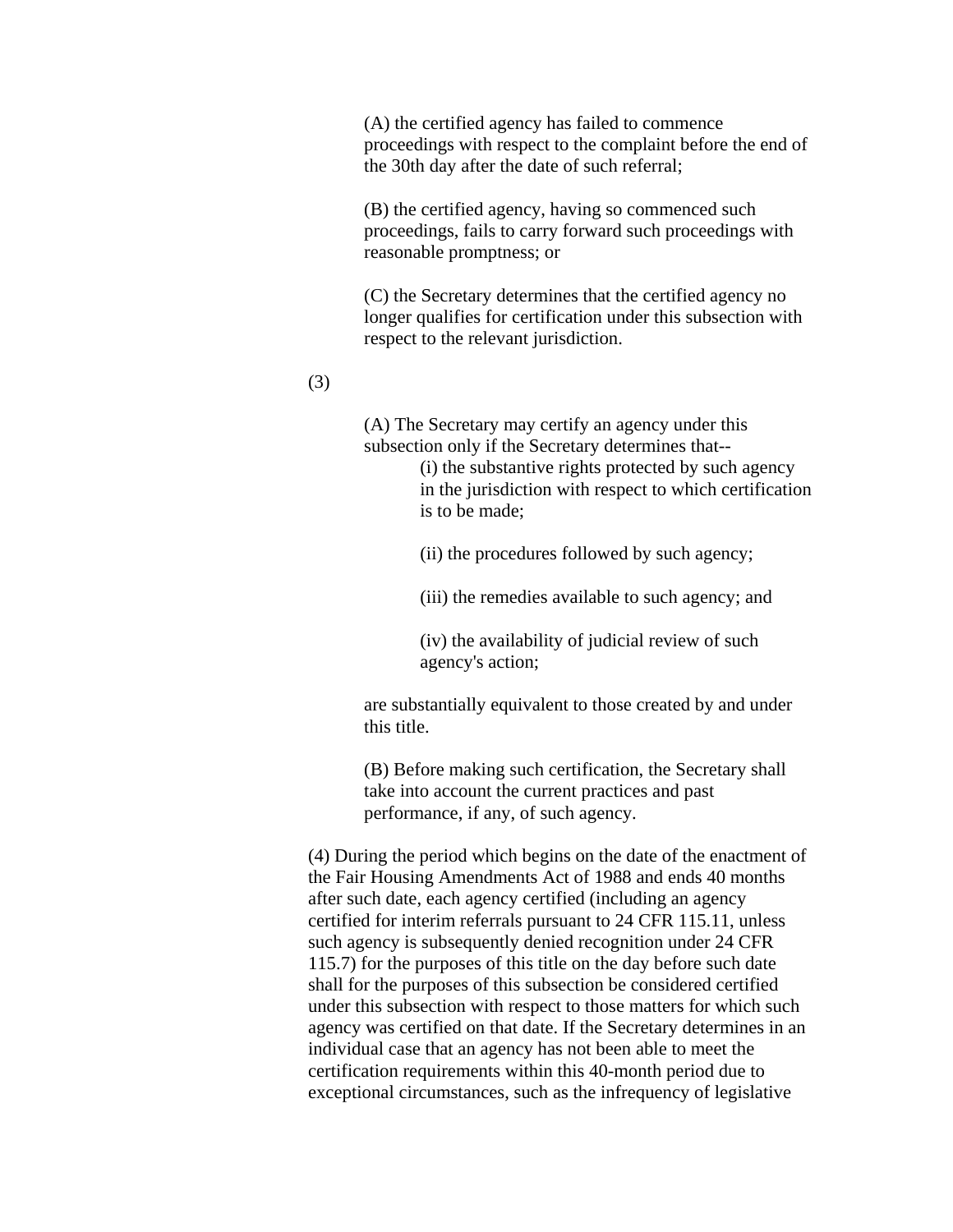sessions in that jurisdiction, the Secretary may extend such period by not more than 8 months.

(5) Not less frequently than every 5 years, the Secretary shall determine whether each agency certified under this subsection continues to qualify for certification. The Secretary shall take appropriate action with respect to any agency not so qualifying.

(g) Reasonable Cause Determination and Effect. --

(1) The Secretary shall, within 100 days after the filing of the complaint (or, when the Secretary takes further action under subsection  $(f)(2)$  with respect to a complaint, within 100 days after the commencement of such further action), determine based on the facts whether reasonable cause exists to believe that a discriminatory housing practice has occurred or is about to occur, unless it is impracticable to do so, or unless the Secretary has approved a conciliation agreement with respect to the complaint. If the Secretary is unable to make the determination within 100 days after the filing of the complaint (or, when the Secretary takes further action under subsection (f)(2) with respect to a complaint, within 100 days after the commencement of such further action), the Secretary shall notify the complainant and respondent in writing of the reasons for not doing so.

(2)

(A) If the Secretary determines that reasonable cause exists to believe that a discriminatory housing practice has occurred or is about to occur, the Secretary shall, except as provided in subparagraph (C), immediately issue a charge on behalf of the aggrieved person, for further proceedings under section 812.

(B) Such charge--

(i) shall consist of a short and plain statement of the facts upon which the Secretary has found reasonable cause to believe that a discriminatory housing practice has occurred or is about to occur;

(ii) shall be based on the final investigative report; and

(iii) need not be limited to the facts or grounds alleged in the complaint filed under section 810(a).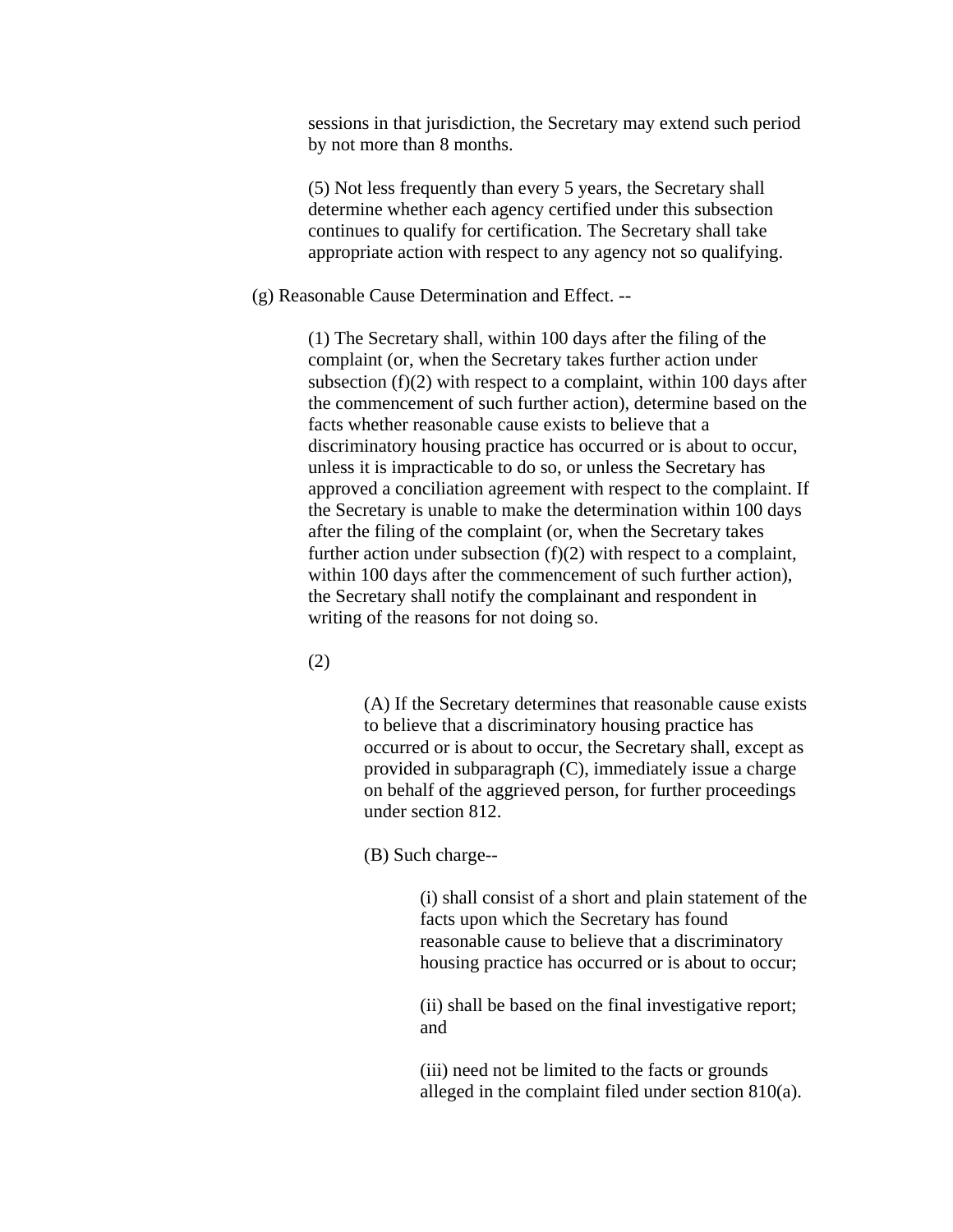(C) If the Secretary determines that the matter involves the legality of any State or local zoning or other land use law or ordinance, the Secretary shall immediately refer the matter to the Attorney General for appropriate action under section 814, instead of issuing such charge.

(3) If the Secretary determines that no reasonable cause exists to believe that a discriminatory housing practice has occurred or is about to occur, the Secretary shall promptly dismiss the complaint. The Secretary shall make public disclosure of each such dismissal.

(4) The Secretary may not issue a charge under this section regarding an alleged discriminatory housing practice after the beginning of the trial of a civil action commenced by the aggrieved party under an Act of Congress or a State law, seeking relief with respect to that discriminatory housing practice.

(h) Service of Copies of Charge. -- After the Secretary issues a charge under this section, the Secretary shall cause a copy thereof, together with information as to how to make an election under section 812(a) and the effect of such an election, to be served--

(1) on each respondent named in such charge, together with a notice of opportunity for a hearing at a time and place specified in the notice, unless that election is made; and

(2) on each aggrieved person on whose behalf the complaint was filed.

## **Sec. 811. [42 U.S.C. 3611] Subpoenas; Giving of Evidence**

(a) In General. -- The Secretary may, in accordance with this subsection, issue subpoenas and order discovery in aid of investigations and hearings under this title. Such subpoenas and discovery may be ordered to the same extent and subject to the same limitations as would apply if the subpoenas or discovery were ordered or served in aid of a civil action in the United States district court for the district in which the investigation is taking place.

(b) Witness Fees. -- Witnesses summoned by a subpoena under this title shall be entitled to same witness and mileage fees as witnesses in proceedings in United States district courts. Fees payable to a witness summoned by a subpoena issued at the request of a party shall be paid by that party or, where a party is unable to pay the fees, by the Secretary.

(c) Criminal Penalties. --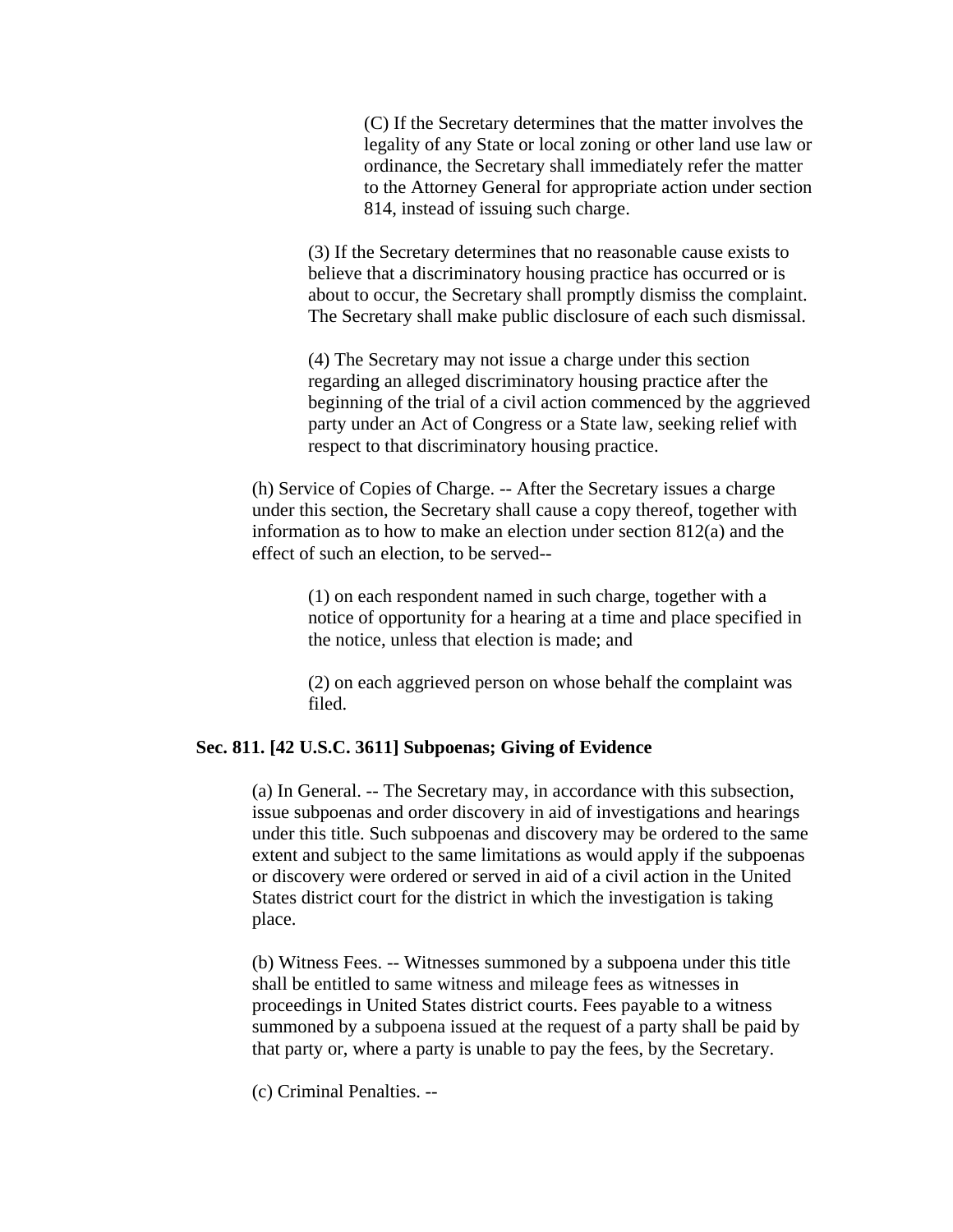(1) Any person who willfully fails or neglects to attend and testify or to answer any lawful inquiry or to produce records, documents, or other evidence, if it is in such person's power to do so, in obedience to the subpoena or other lawful order under subsection (a), shall be fined not more than \$100,000 or imprisoned not more than one year, or both.

(2) Any person who, with intent thereby to mislead another person in any proceeding under this title--

> (A) makes or causes to be made any false entry or statement of fact in any report, account, record, or other document produced pursuant to subpoena or other lawful order under subsection (a);

(B) willfully neglects or fails to make or to cause to be made full, true, and correct entries in such reports, accounts, records, or other documents; or

(C) willfully mutilates, alters, or by any other means falsifies any documentary evidence;

shall be fined not more than \$100,000 or imprisoned not more than one year, or both.

### **Sec. 812. [42 U.S.C. 3612] Enforcement by Secretary**

(a) Election of Judicial Determination. -- When a charge is filed under section 810, a complainant, a respondent, or an aggrieved person on whose behalf the complaint was filed, may elect to have the claims asserted in that charge decided in a civil action under subsection (o) in lieu of a hearing under subsection (b). The election must be made not later than 20 days after the receipt by the electing person of service under section 810(h) or, in the case of the Secretary, not later than 20 days after such service. The person making such election shall give notice of doing so to the Secretary and to all other complainants and respondents to whom the charge relates.

(b) Administrative Law Judge Hearing in Absence of Election. -- If an election is not made under subsection (a) with respect to a charge filed under section 810, the Secretary shall provide an opportunity for a hearing on the record with respect to a charge issued under section 810. The Secretary shall delegate the conduct of a hearing under this section to an administrative law judge appointed under section 3105 of title 5, United States Code. The administrative law judge shall conduct the hearing at a place in the vicinity in which the discriminatory housing practice is alleged to have occurred or to be about to occur.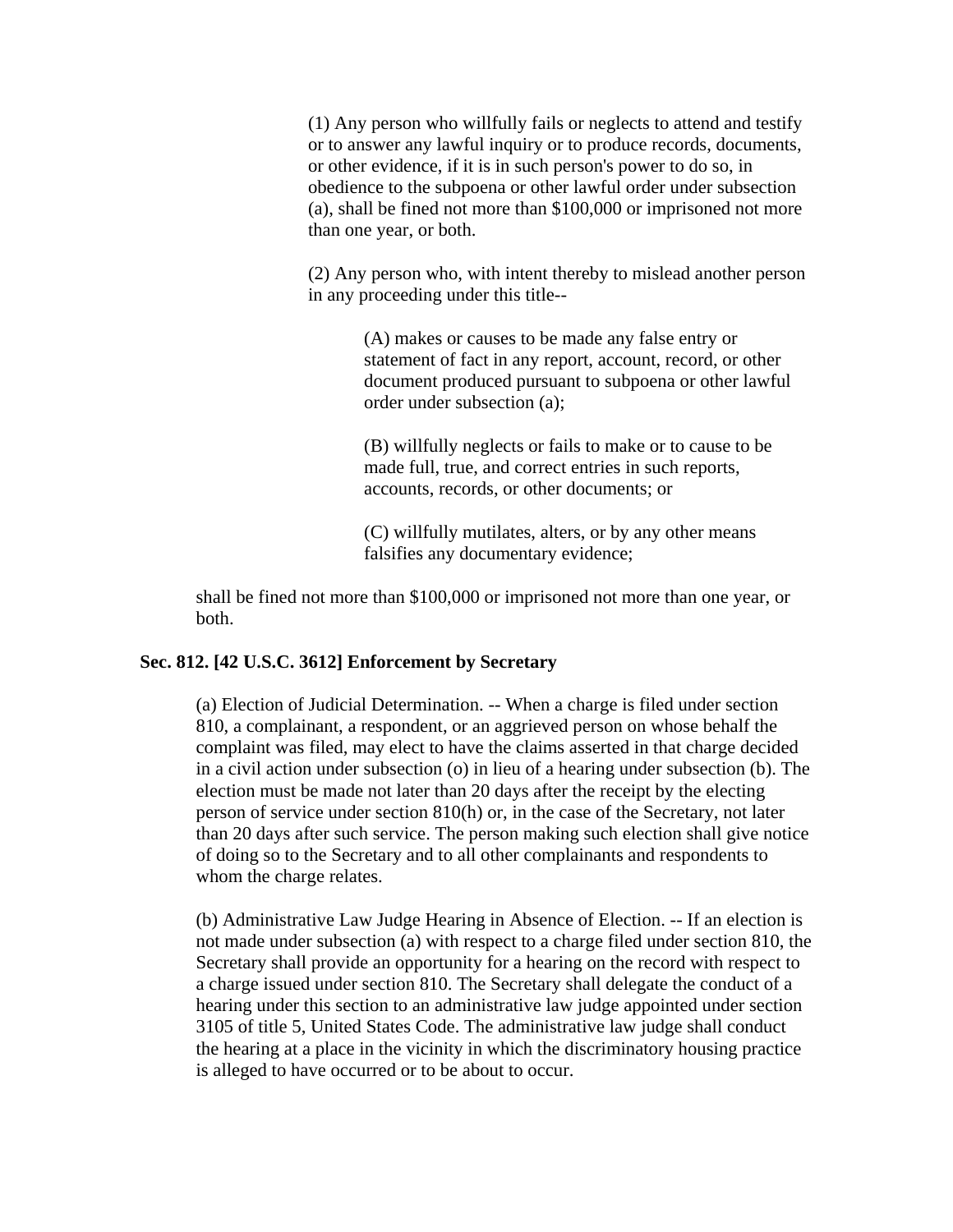(c) Rights of Parties. -- At a hearing under this section, each party may appear in person, be represented by counsel, present evidence, cross-examine witnesses, and obtain the issuance of subpoenas under section 811. Any aggrieved person may intervene as a party in the proceeding. The Federal Rules of Evidence apply to the presentation of evidence in such hearing as they would in a civil action in a United States district court.

(d) Expedited Discovery and Hearing. --

(1) Discovery in administrative proceedings under this section shall be conducted as expeditiously and inexpensively as possible, consistent with the need of all parties to obtain relevant evidence.

(2) A hearing under this section shall be conducted as expeditiously and inexpensively as possible, consistent with the needs and rights of the parties to obtain a fair hearing and a complete record.

(3) The Secretary shall, not later than 180 days after the date of enactment of this subsection, issue rules to implement this subsection.

(e) Resolution of Charge. -- Any resolution of a charge before a final order under this section shall require the consent of the aggrieved person on whose behalf the charge is issued.

(f) Effect of Trial of Civil Action on Administrative Proceedings. -- An administrative law judge may not continue administrative proceedings under this section regarding any alleged discriminatory housing practice after the beginning of the trial of a civil action commenced by the aggrieved party under an Act of Congress or a State law, seeking relief with respect to that discriminatory housing practice.

(g) Hearings, Findings and Conclusions, and Order. -- (

(1) The administrative law judge shall commence the hearing under this section no later than 120 days following the issuance of the charge, unless it is impracticable to do so. If the administrative law judge is unable to commence the hearing within 120 days after the issuance of the charge, the administrative law judge shall notify the Secretary, the aggrieved person on whose behalf the charge was filed, and the respondent, in writing of the reasons for not doing so.

(2) The administrative law judge shall make findings of fact and conclusions of law within 60 days after the end of the hearing under this section, unless it is impracticable to do so. If the administrative law judge is unable to make findings of fact and conclusions of law within such period, or any succeeding 60-day period thereafter, the administrative law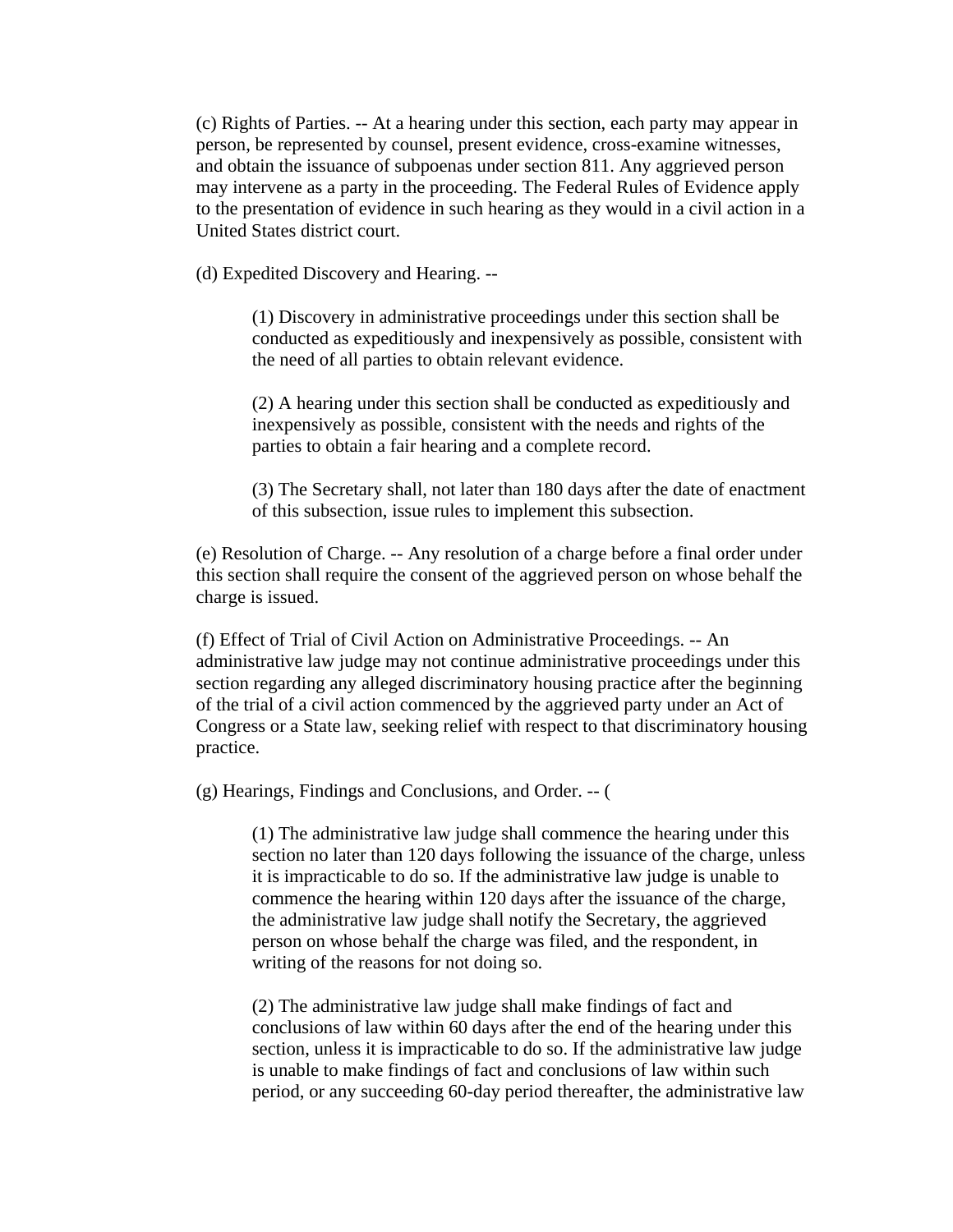judge shall notify the Secretary, the aggrieved person on whose behalf the charge was filed, and the respondent, in writing of the reasons for not doing so.

(3) If the administrative law judge finds that a respondent has engaged or is about to engage in a discriminatory housing practice, such administrative law judge shall promptly issue an order for such relief as may be appropriate, which may include actual damages suffered by the aggrieved person and injunctive or other equitable relief. Such order may, to vindicate the public interest, assess a civil penalty against the respondent--

> (A) in an amount not exceeding \$11,000 if the respondent has not been adjudged to have committed any prior discriminatory housing practice;

> (B) in an amount not exceeding \$27,500 if the respondent has been adjudged to have committed one other discriminatory housing practice during the 5-year period ending on the date of the filing of this charge; and

> (C) in an amount not exceeding \$55,000 if the respondent has been adjudged to have committed 2 or more discriminatory housing practices during the 7-year period ending on the date of the filing of this charge;

except that if the acts constituting the discriminatory housing practice that is the object of the charge are committed by the same natural person who has been previously adjudged to have committed acts constituting a discriminatory housing practice, then the civil penalties set forth in subparagraphs (B) and (C) may be imposed without regard to the period of time within which any subsequent discriminatory housing practice occurred.

(4) No such order shall affect any contract, sale, encumbrance, or lease consummated before the issuance of such order and involving a bona fide purchaser, encumbrancer, or tenant without actual notice of the charge filed under this title.

(5) In the case of an order with respect to a discriminatory housing practice that occurred in the course of a business subject to a licensing or regulation by a governmental agency, the Secretary shall, not later than 30 days after the date of the issuance of such order (or, if such order is judicially reviewed, 30 days after such order is in substance affirmed upon such review)--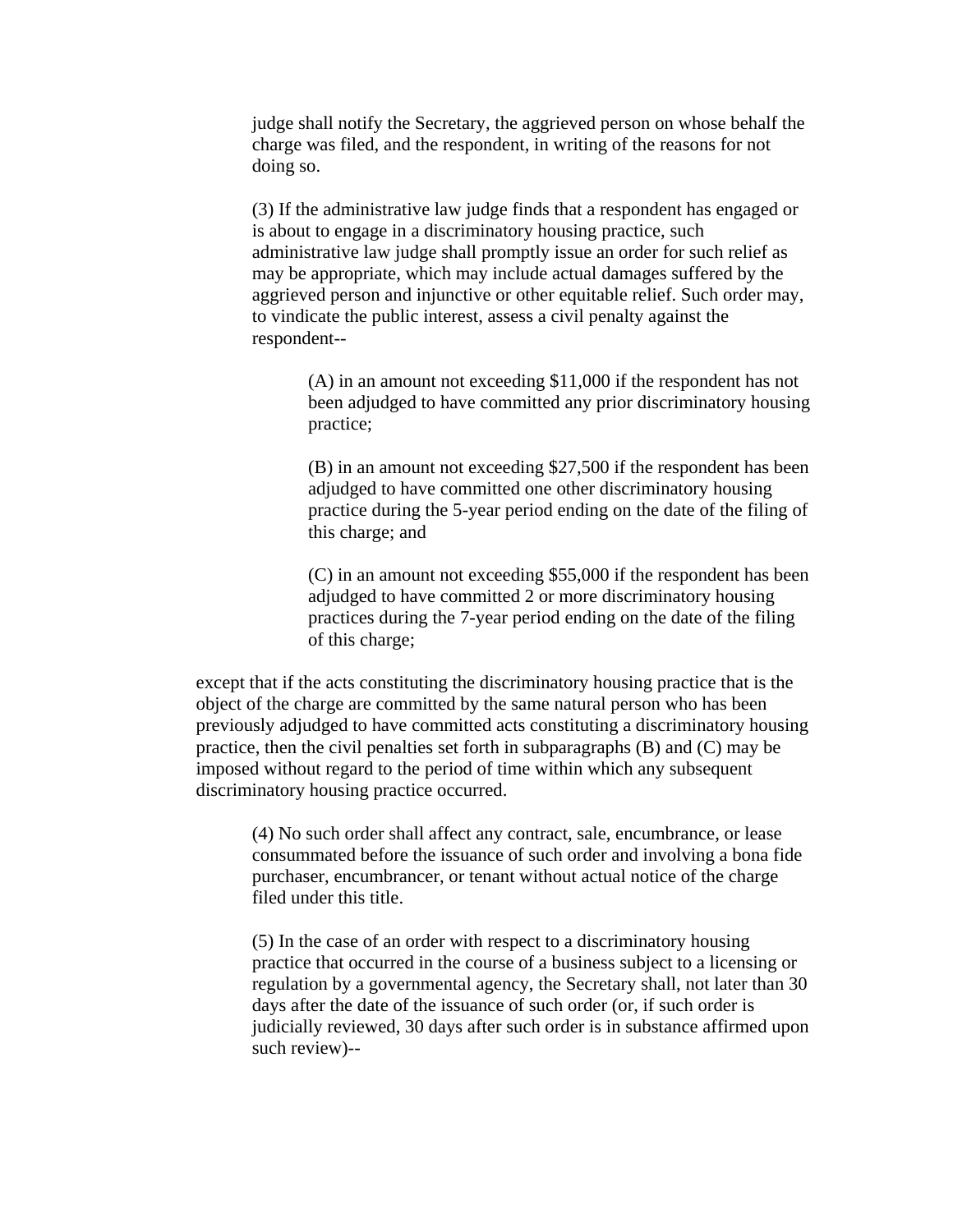(A) send copies of the findings of fact, conclusions of law, and the order, to that governmental agency; and

(B) recommend to that governmental agency appropriate disciplinary action (including, where appropriate, the suspension or revocation of the license of the respondent).

(6) In the case of an order against a respondent against whom another order was issued within the preceding 5 years under this section, the Secretary shall send a copy of each such order to the Attorney General.

(7) If the administrative law judge finds that the respondent has not engaged or is not about to engage in a discriminatory housing practice, as the case may be, such administrative law judge shall enter an order dismissing the charge. The Secretary shall make public disclosure of each such dismissal.

(h) Review by Secretary; Service of Final Order. --

(1) The Secretary may review any finding, conclusion, or order issued under subsection  $(g)$ . Such review shall be completed not later than 30 days after the finding, conclusion, or order is so issued; otherwise the finding, conclusion, or order becomes final.

(2) The Secretary shall cause the findings of fact and conclusions of law made with respect to any final order for relief under this section, together with a copy of such order, to be served on each aggrieved person and each respondent in the proceeding.

(i) Judicial Review. --

(1) Any party aggrieved by a final order for relief under this section granting or denying in whole or in part the relief sought may obtain a review of such order under chapter 158 of title 28, United States Code.

(2) Notwithstanding such chapter, venue of the proceeding shall be in the judicial circuit in which the discriminatory housing practice is alleged to have occurred, and filing of the petition for review shall be not later than 30 days after the order is entered.

(j) Court Enforcement of Administrative Order Upon Petition by Secretary. --

(1) The Secretary may petition any United States court of appeals for the circuit in which the discriminatory housing practice is alleged to have occurred or in which any respondent resides or transacts business for the enforcement of the order of the administrative law judge and for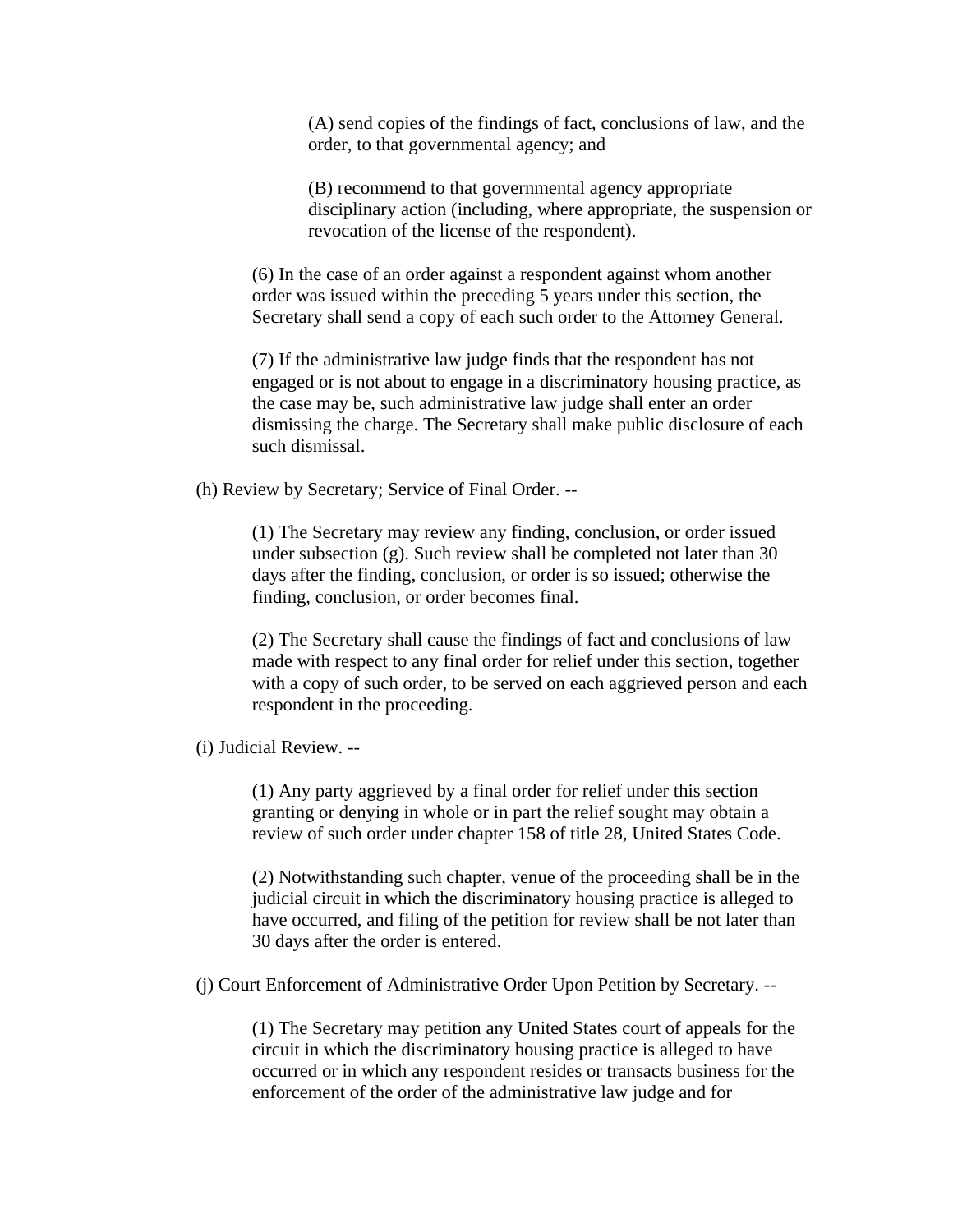appropriate temporary relief or restraining order, by filing in such court a written petition praying that such order be enforced and for appropriate temporary relief or restraining order.

(2) The Secretary shall file in court with the petition the record in the proceeding. A copy of such petition shall be forthwith transmitted by the clerk of the court to the parties to the proceeding before the administrative law judge.

(k) Relief Which May Be Granted. --

(1) Upon the filing of a petition under subsection (i) or (j), the court may-- (A) grant to the petitioner, or any other party, such temporary relief, restraining order, or other order as the court deems just and proper;

(B) affirm, modify, or set aside, in whole or in part, the order, or remand the order for further proceedings; and

(C) enforce such order to the extent that such order is affirmed or modified.

(2) Any party to the proceeding before the administrative law judge may intervene in the court of appeals.

(3) No objection not made before the administrative law judge shall be considered by the court, unless the failure or neglect to urge such objection is excused because of extraordinary circumstances.

(l) Enforcement Decree in Absence of Petition for Review. -- If no petition for review is filed under subsection (i) before the expiration of 45 days after the date the administrative law judge's order is entered, the administrative law judge's findings of fact and order shall be conclusive in connection with any petition for enforcement--

(1) which is filed by the Secretary under subsection (j) after the end of such day; or

(2) under subsection (m).

(m) Court Enforcement of Administrative Order Upon Petition of Any Person Entitled to Relief. -- If before the expiration of 60 days after the date the administrative law judge's order is entered, no petition for review has been filed under subsection (i), and the Secretary has not sought enforcement of the order under subsection (j), any person entitled to relief under the order may petition for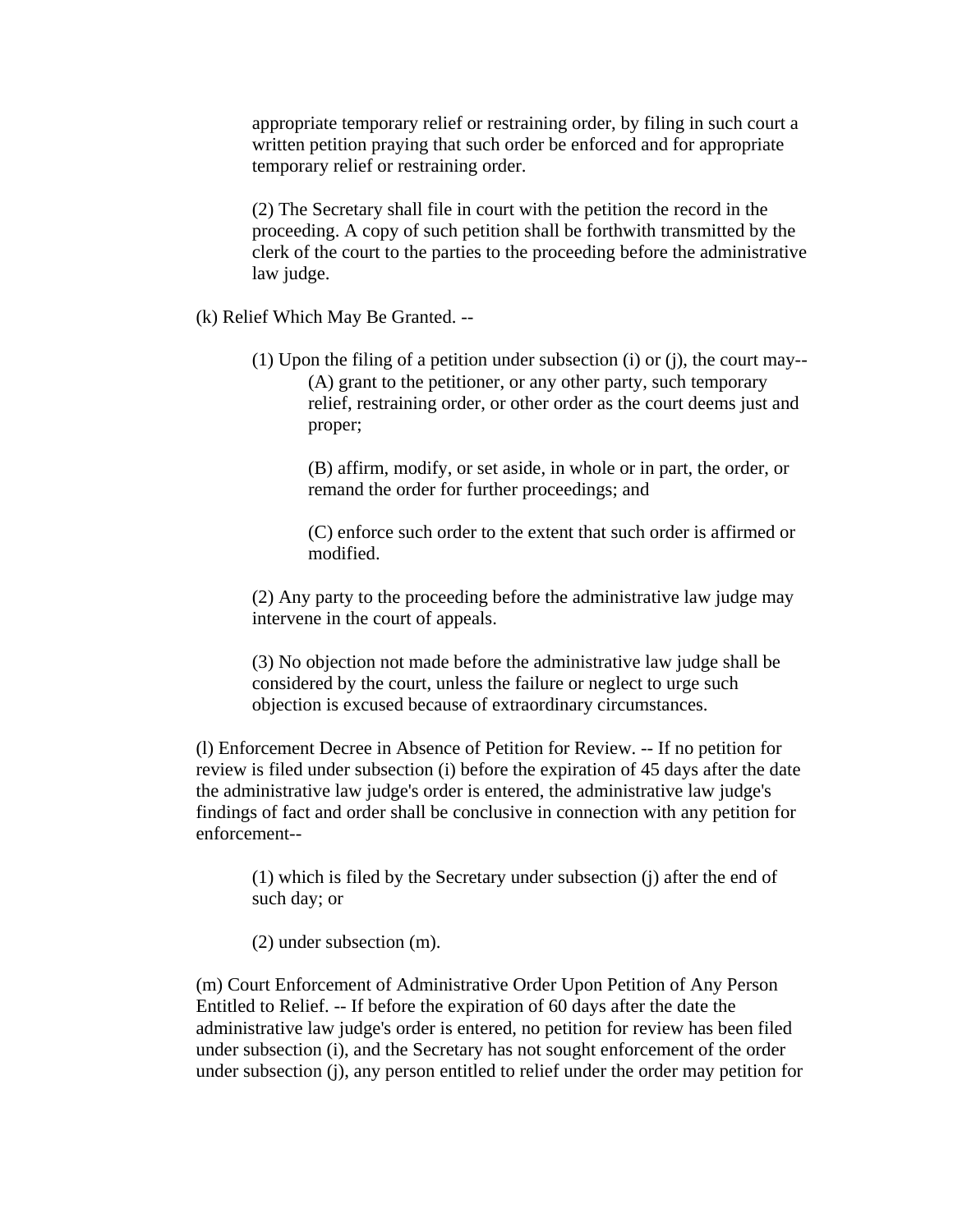a decree enforcing the order in the United States court of appeals for the circuit in which the discriminatory housing practice is alleged to have occurred.

(n) Entry of Decree. -- The clerk of the court of appeals in which a petition for enforcement is filed under subsection (1) or (m) shall forthwith enter a decree enforcing the order and shall transmit a copy of such decree to the Secretary, the respondent named in the petition, and to any other parties to the proceeding before the administrative law judge.

(o) Civil Action for Enforcement When Election Is Made for Such Civil Action. --

(1) If an election is made under subsection (a), the Secretary shall authorize, and not later than 30 days after the election is made the Attorney General shall commence and maintain, a civil action on behalf of the aggrieved person in a United States district court seeking relief under this subsection. Venue for such civil action shall be determined under chapter 87 of title 28, United States Code.

(2) Any aggrieved person with respect to the issues to be determined in a civil action under this subsection may intervene as of right in that civil action.

(3) In a civil action under this subsection, if the court finds that a discriminatory housing practice has occurred or is about to occur, the court may grant as relief any relief which a court could grant with respect to such discriminatory housing practice in a civil action under section 813. Any relief so granted that would accrue to an aggrieved person in a civil action commenced by that aggrieved person under section 813 shall also accrue to that aggrieved person in a civil action under this subsection. If monetary relief is sought for the benefit of an aggrieved person who does not intervene in the civil action, the court shall not award such relief if that aggrieved person has not complied with discovery orders entered by the court.

(p) Attorney's Fees. -- In any administrative proceeding brought under this section, or any court proceeding arising therefrom, or any civil action under section 812, the administrative law judge or the court, as the case may be, in its discretion, may allow the prevailing party, other than the United States, a reasonable attorney's fee and costs. The United States shall be liable for such fees and costs to the extent provided by section 504 of title 5, United States Code, or by section 2412 of title 28, United States Code.

# **Sec. 813. [42 U.S.C. 3613] Enforcement by Private Persons**

```
(a) Civil Action. -- 
(1)
```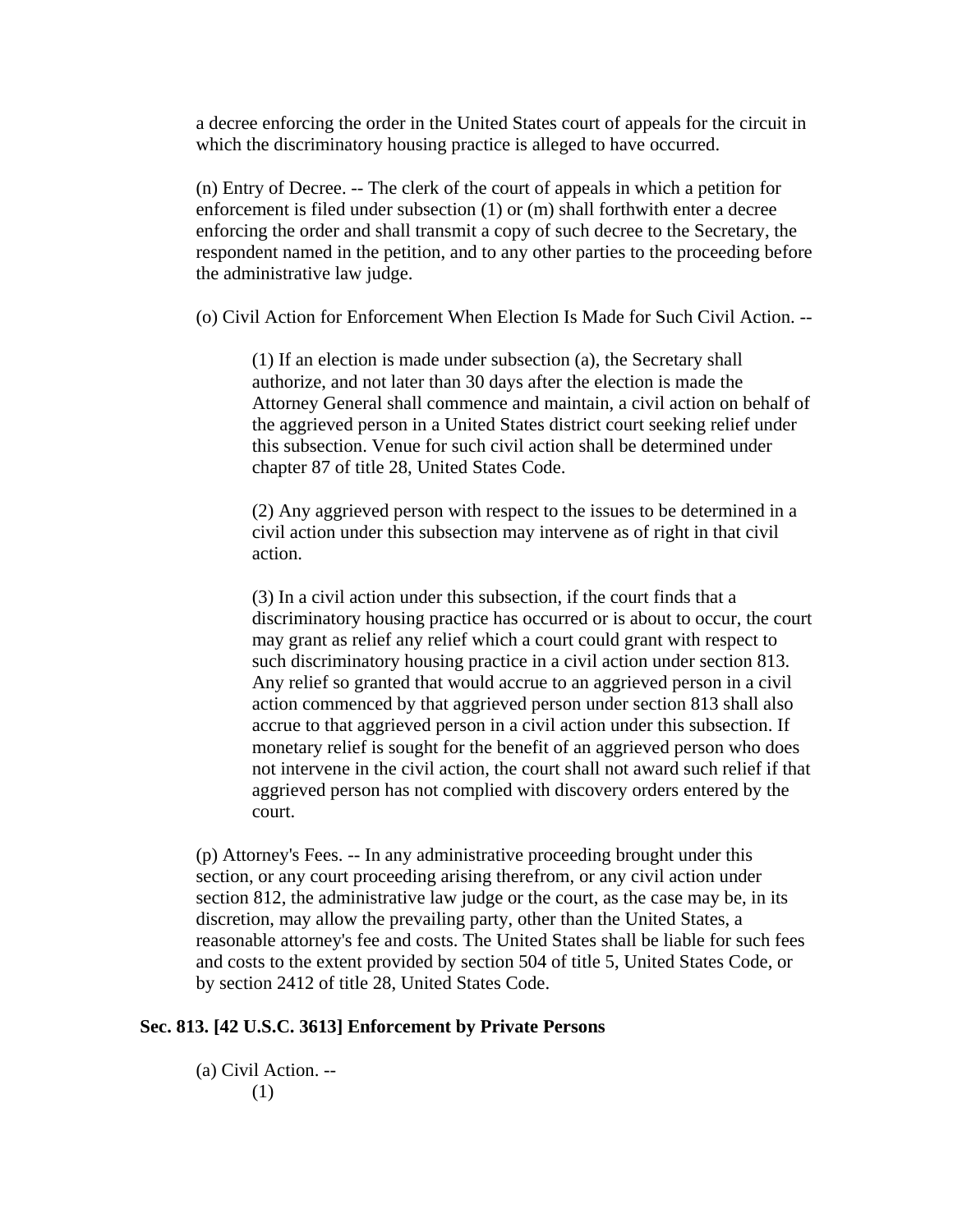(A) An aggrieved person may commence a civil action in an appropriate United States district court or State court not later than 2 years after the occurrence or the termination of an alleged discriminatory housing practice, or the breach of a conciliation agreement entered into under this title, whichever occurs last, to obtain appropriate relief with respect to such discriminatory housing practice or breach.

(B) The computation of such 2-year period shall not include any time during which an administrative proceeding under this title was pending with respect to a complaint or charge under this title based upon such discriminatory housing practice. This subparagraph does not apply to actions arising from a breach of a conciliation agreement.

(2) An aggrieved person may commence a civil action under this subsection whether or not a complaint has been filed under section 810(a) and without regard to the status of any such complaint, but if the Secretary or a State or local agency has obtained a conciliation agreement with the consent of an aggrieved person, no action may be filed under this subsection by such aggrieved person with respect to the alleged discriminatory housing practice which forms the basis for such complaint except for the purpose of enforcing the terms of such an agreement.

(3) An aggrieved person may not commence a civil action under this subsection with respect to an alleged discriminatory housing practice which forms the basis of a charge issued by the Secretary if an administrative law judge has commenced a hearing on the record under this title with respect to such charge.

(b) Appointment of Attorney by Court. -- Upon application by a person alleging a discriminatory housing practice or a person against whom such a practice is alleged, the court may--

(1) appoint an attorney for such person; or

(2) authorize the commencement or continuation of a civil action under subsection (a) without the payment of fees, costs, or security, if in the opinion of the court such person is financially unable to bear the costs of such action.

(c) Relief Which May Be Granted. --

(1) In a civil action under subsection (a), if the court finds that a discriminatory housing practice has occurred or is about to occur, the court may award to the plaintiff actual and punitive damages, and subject to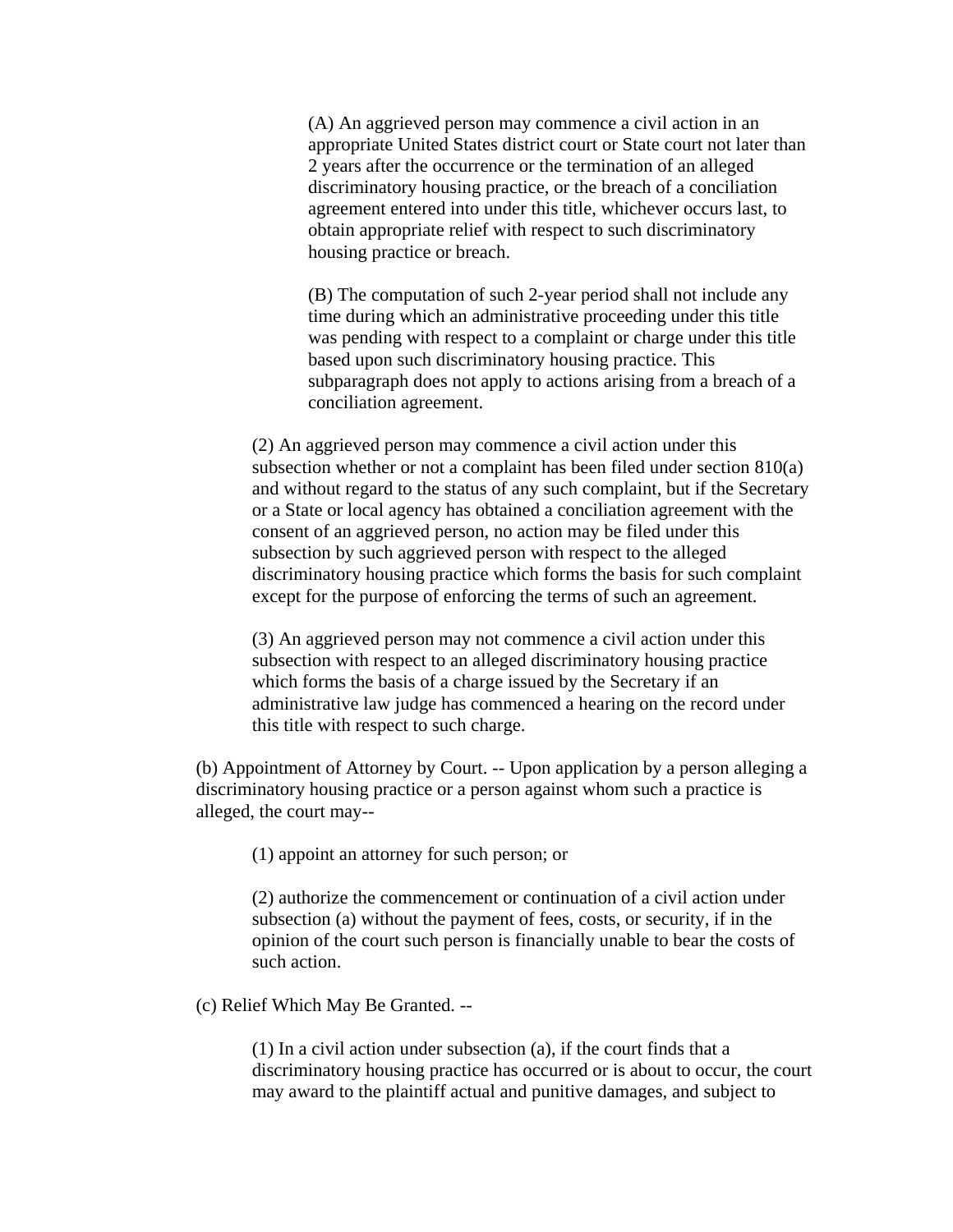subsection (d), may grant as relief, as the court deems appropriate, any permanent or temporary injunction, temporary restraining order, or other order (including an order enjoining the defendant from engaging in such practice or ordering such affirmative action as may be appropriate).

(2) In a civil action under subsection (a), the court, in its discretion, may allow the prevailing party, other than the United States, a reasonable attorney's fee and costs. The United States shall be liable for such fees and costs to the same extent as a private person.

(d) Effect on Certain Sales, Encumbrances, and Rentals. -- Relief granted under this section shall not affect any contract, sale, encumbrance, or lease consummated before the granting of such relief and involving a bona fide purchaser, encumbrancer, or tenant, without actual notice of the filing of a complaint with the Secretary or civil action under this title.

(e) Intervention by Attorney General. -- Upon timely application, the Attorney General may intervene in such civil action, if the Attorney General certifies that the case is of general public importance. Upon such intervention the Attorney General may obtain such relief as would be available to the Attorney General under section 814(e) in a civil action to which such section applies.

#### **Sec. 814. [42 U.S.C. 3614] Enforcement by the Attorney General**

(a) Pattern or Practice Cases. -- Whenever the Attorney General has reasonable cause to believe that any person or group of persons is engaged in a pattern or practice of resistance to the full enjoyment of any of the rights granted by this title, or that any group of persons has been denied any of the rights granted by this title and such denial raises an issue of general public importance, the Attorney General may commence a civil action in any appropriate United States district court.

(b) On Referral of Discriminatory Housing Practice or Conciliation Agreement for Enforcement. --

(1)

(A) The Attorney General may commence a civil action in any appropriate United States district court for appropriate relief with respect to a discriminatory housing practice referred to the Attorney General by the Secretary under section 810(g).

(B) A civil action under this paragraph may be commenced not later than the expiration of 18 months after the date of the occurrence or the termination of the alleged discriminatory housing practice.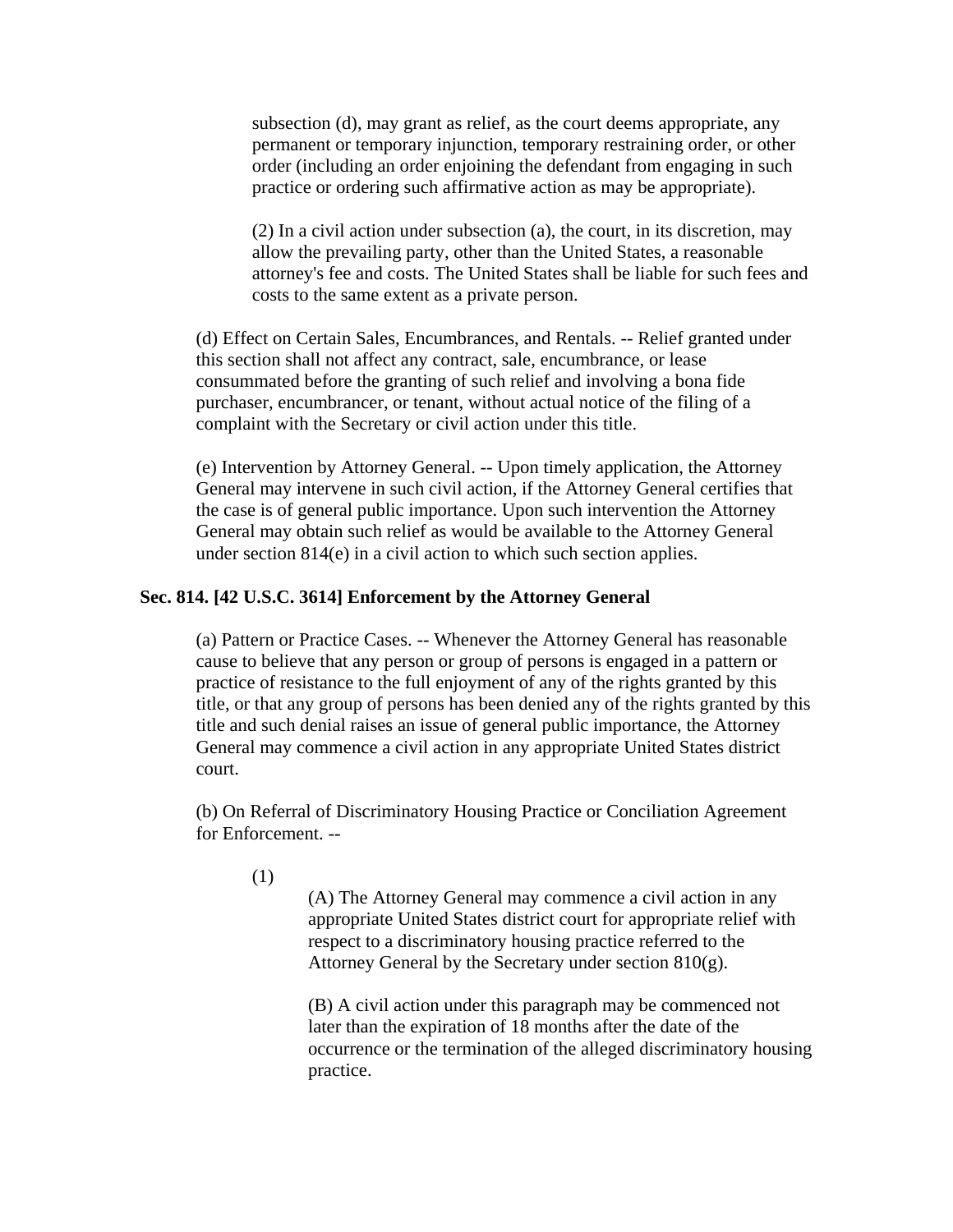(A) The Attorney General may commence a civil action in any appropriate United States district court for appropriate relief with respect to breach of a conciliation agreement referred to the Attorney General by the Secretary under section 810(c).

(B) A civil action may be commenced under this paragraph not later than the expiration of 90 days after the referral of the alleged breach under section 810(c).

(c) Enforcement of Subpoenas. -- The Attorney General, on behalf of the Secretary, or other party at whose request a subpoena is issued, under this title, may enforce such subpoena in appropriate proceedings in the United States district court for the district in which the person to whom the subpoena was addressed resides, was served, or transacts business.

(d) Relief Which May Be Granted in Civil Actions Under Subsections (a) and (b).

(1) In a civil action under subsection (a) or (b), the court--

(A) may award such preventive relief, including a permanent or temporary injunction, restraining order, or other order against the person responsible for a violation of this title as is necessary to assure the full enjoyment of the rights granted by this title;

(B) may award such other relief as the court deems appropriate, including monetary damages to persons aggrieved; and

(C) may, to vindicate the public interest, assess a civil penalty against the respondent--

> (i) in an amount not exceeding \$55,000, for a first violation; and

> (ii) in an amount not exceeding \$110,000, for any subsequent violation.

(2) In a civil action under this section, the court, in its discretion, may allow the prevailing party, other than the United States, a reasonable attorney's fee and costs. The United States shall be liable for such fees and costs to the extent provided by section 2412 of title 28, United States Code.

(e) Intervention in Civil Actions. -- Upon timely application, any person may intervene in a civil action commenced by the Attorney General under subsection

--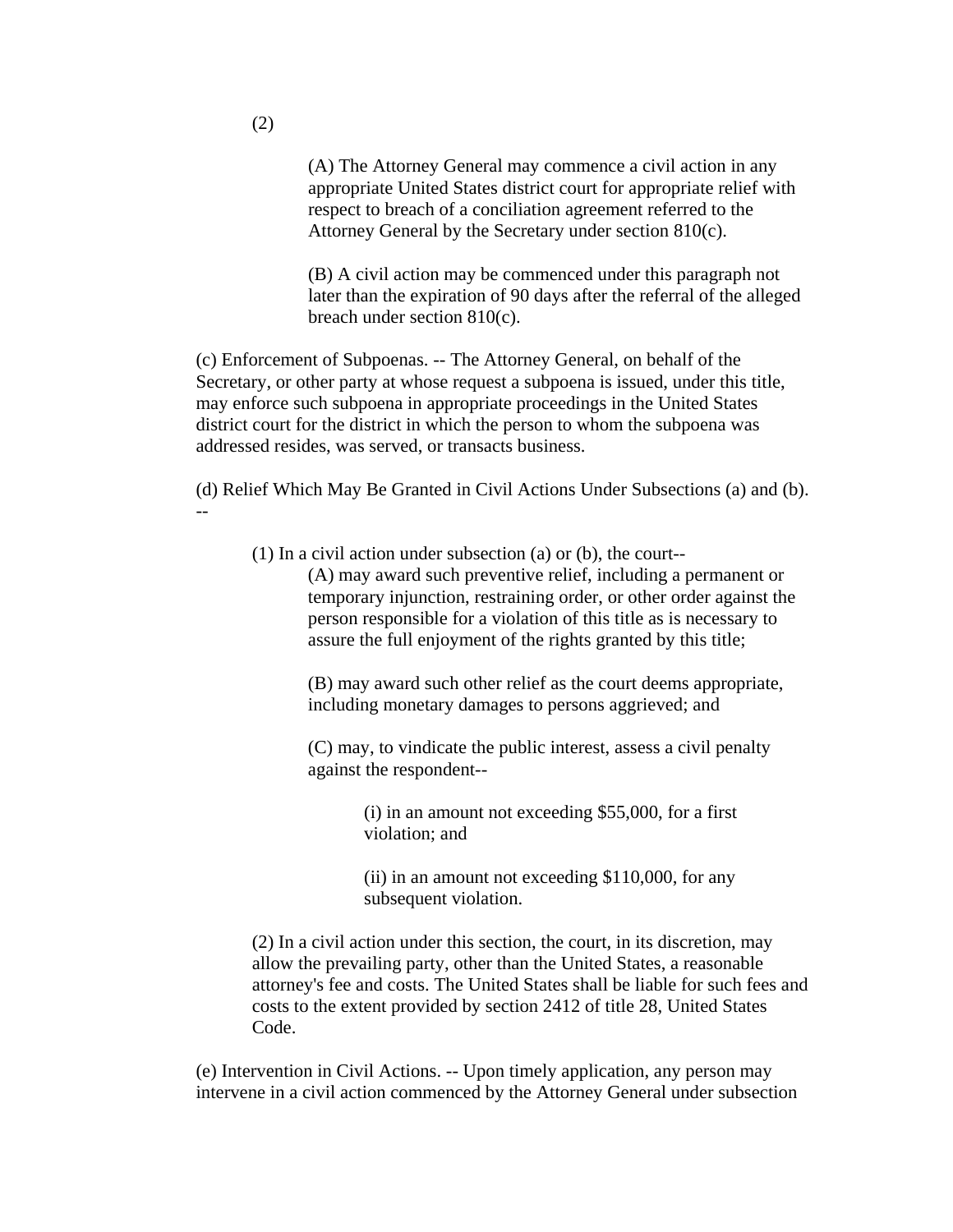(a) or (b) which involves an alleged discriminatory housing practice with respect to which such person is an aggrieved person or a conciliation agreement to which such person is a party. The court may grant such appropriate relief to any such intervening party as is authorized to be granted to a plaintiff in a civil action under section 813.

### **Sec. 814a. Incentives for Self-Testing and Self-Correction**

(a) Privileged Information. --

(1) Conditions For Privilege. -- A report or result of a self-test (as that term is defined by regulation of the Secretary) shall be considered to be privileged under paragraph (2) if any person-

> (A) conducts, or authorizes an independent third party to conduct, a self- test of any aspect of a residential real estate related lending transaction of that person, or any part of that transaction, in order to determine the level or effectiveness of compliance with this title by that person; and

> (B) has identified any possible violation of this title by that person and has taken, or is taking, appropriate corrective action to address any such possible violation.

(2) Privileged Self-Test. -- If a person meets the conditions specified in subparagraphs  $(A)$  and  $(B)$  of paragraph  $(1)$  with respect to a self-test described in that paragraph, any report or results of that self-test-

(A) shall be privileged; and

(B) may not be obtained or used by any applicant, department, or agency in any --

> (i) proceeding or civil action in which one or more violations of this title are alleged; or

(ii) examination or investigation relating to compliance with this title.

(b) Results of Self-Testing. --

(1) In General. -- No provision of this section may be construed to prevent an aggrieved person, complainant, department, or agency from obtaining or using a report or results of any self-test in any proceeding or civil action in which a violation of this title is alleged, or in any examination or investigation of compliance with this title if --

(A) the person to whom the self-test relates or any person with lawful access to the report or the results --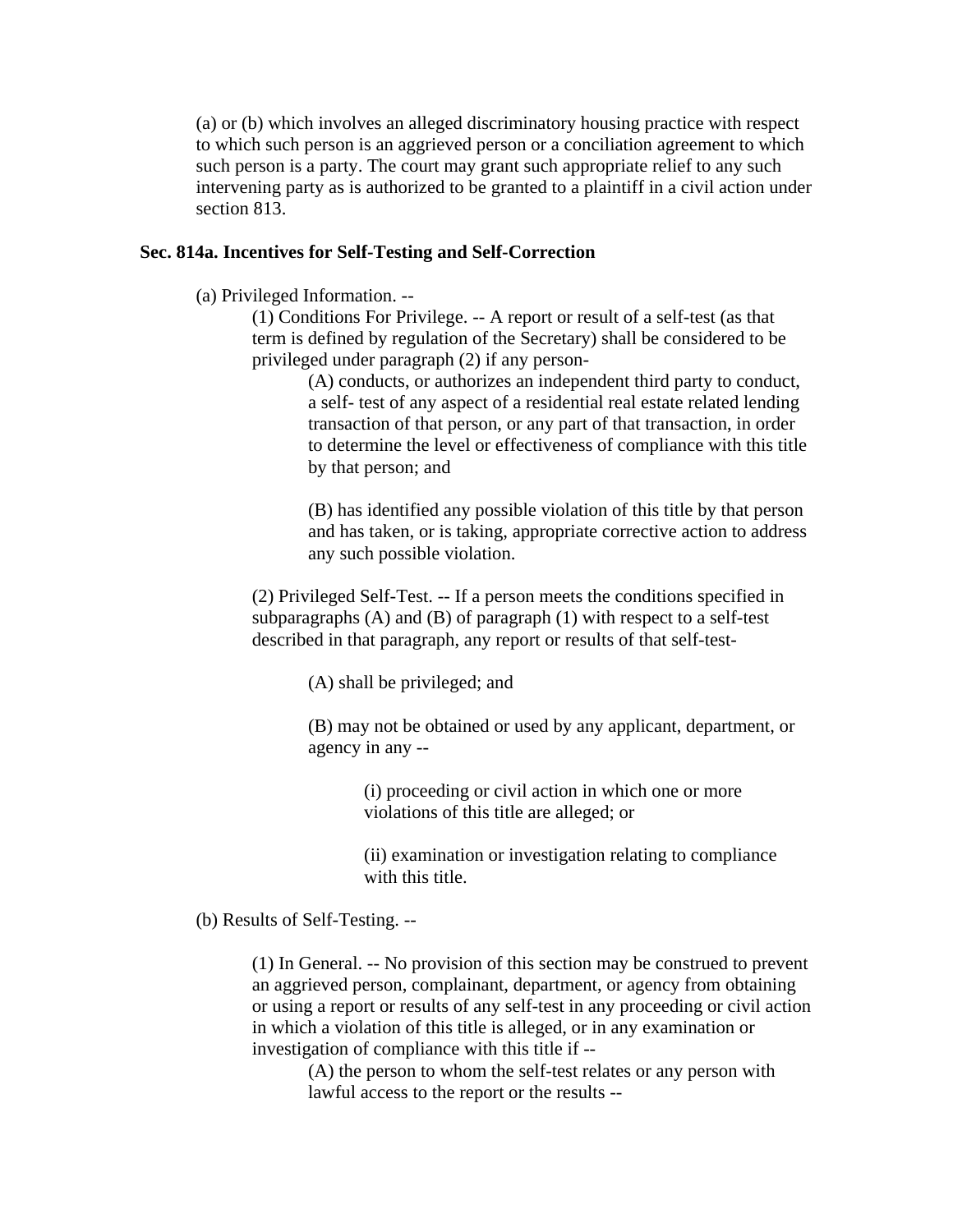(i) voluntarily releases or discloses all, or any part of, the report or results to the aggrieved person, complainant, department, or agency, or to the general public; or

(ii) refers to or describes the report or results as a defense to charges of violations of this title against the person to whom the self-test relates; or

(B) the report or results are sought in conjunction with an adjudication or admission of a violation of this title for the sole purpose of determining an appropriate penalty or remedy.

(2) Disclosure for Determination of Penalty or Remedy. -- Any report or results of a self-test that are disclosed for the purpose specified in paragraph  $(1)(B)$  --

> (A) shall be used only for the particular proceeding in which the adjudication or admission referred to in paragraph (1)(B) is made; and

(B) may not be used in any other action or proceeding.

(c) Adjudication. -- An aggrieved person, complainant, department, or agency that challenges a privilege asserted under this section may seek a determination of the existence and application of that privilege in --

- (1) a court of competent jurisdiction; or
- (2) an administrative law proceeding with appropriate jurisdiction.

(2) Regulations. --

(A) In General. -- Not later than 6 months after the date of enactment of this Act, in consultation with the Board and after providing notice and an opportunity for public comment, the Secretary of Housing and Urban Development shall prescribe final regulations to implement section 814A of the Fair Housing Act, as added by this section.

(B) Self-Test. --

(i) Definition. -- The regulations prescribed by the Secretary under subparagraph (A) shall include a definition of the term "self-test" for purposes of section 814A of the Fair Housing Act, as added by this section.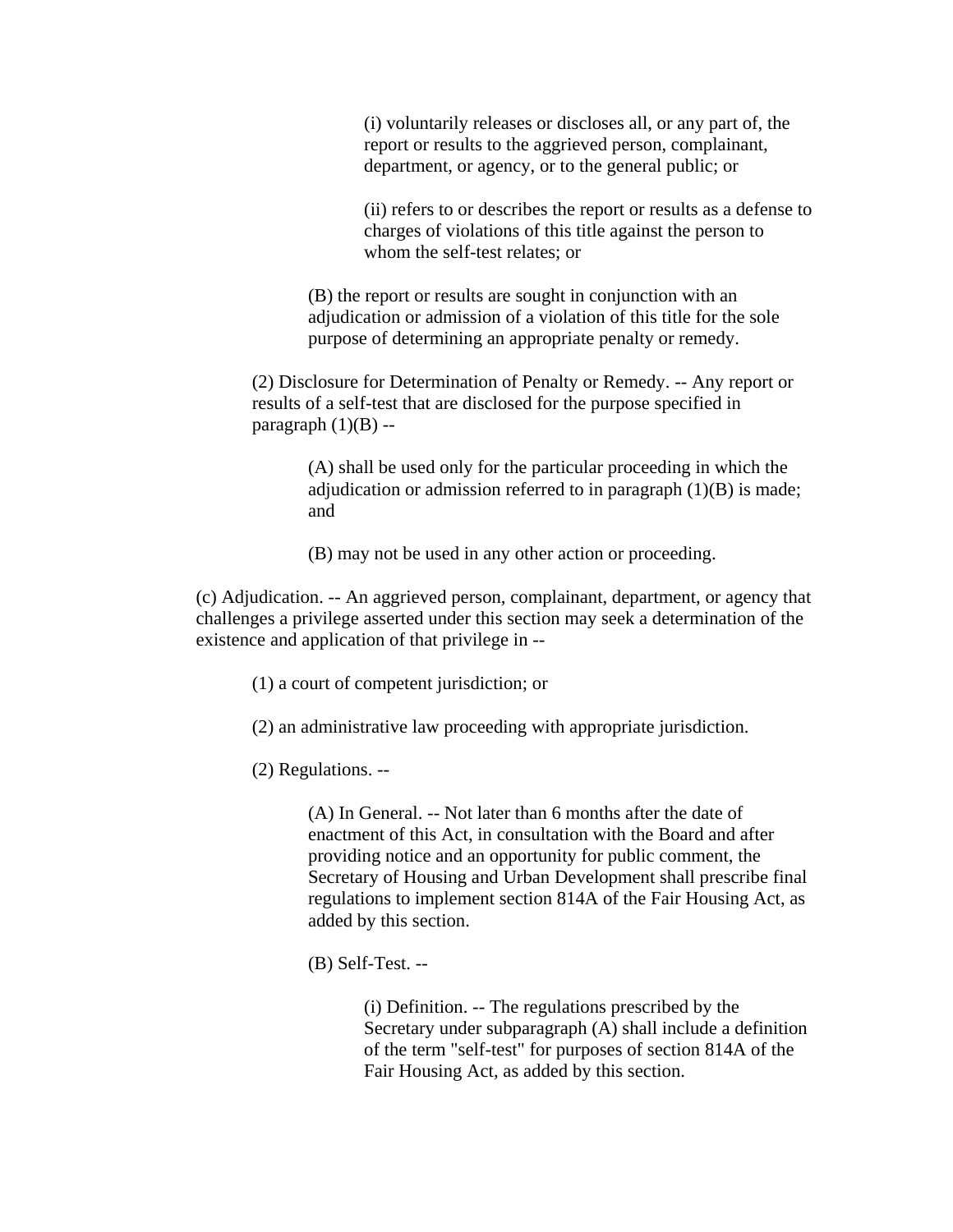(ii) Requirement for Self-Test. -- The regulations prescribed by the Secretary under subparagraph (A) shall specify that a self-test shall be sufficiently extensive to constitute a determination of the level and effectiveness of the compliance by a person engaged in residential real estate related lending activities with the Fair Housing Act.

(iii) Substantial Similarity to Certain Equal Credit Opportunity Act Regulations. -- The regulations prescribed under subparagraph (A) shall be substantially similar to the regulations prescribed by the Board to carry out section 704A of the Equal Credit Opportunity Act, as added by this section.

(C) Applicability. --

(1) In General. -- Except as provided in paragraph (2), the privilege provided for in section 704a of the Equal Credit Opportunity Act or section 814a of the Fair Housing Act (as those sections are added by this section) shall apply to a self-test (as that term is defined pursuant to the regulations prescribed under subsection (a)(2) or (b)(2) of this section, as appropriate) conducted before, on, or after the effective date of the regulations prescribed under subsection (a)(2) or  $(b)(2)$ , as appropriate.

(2) Exception. -- The privilege referred to in paragraph (1) does not apply to such a self-test conducted before the effective date of the regulations prescribed under subsection (a) or (b), as appropriate, if --

> (A) before that effective date, a complaint against the creditor or person engaged in residential real estate related lending activities (as the case may be) was --

> > (i) formally filed in any court of competent jurisdiction; or

(ii) the subject of an ongoing administrative law proceeding;

(B) in the case of section 704a of the Equal Credit Opportunity Act, the creditor has waived the privilege pursuant to subsection  $(b)(1)(A)(i)$  of that section; or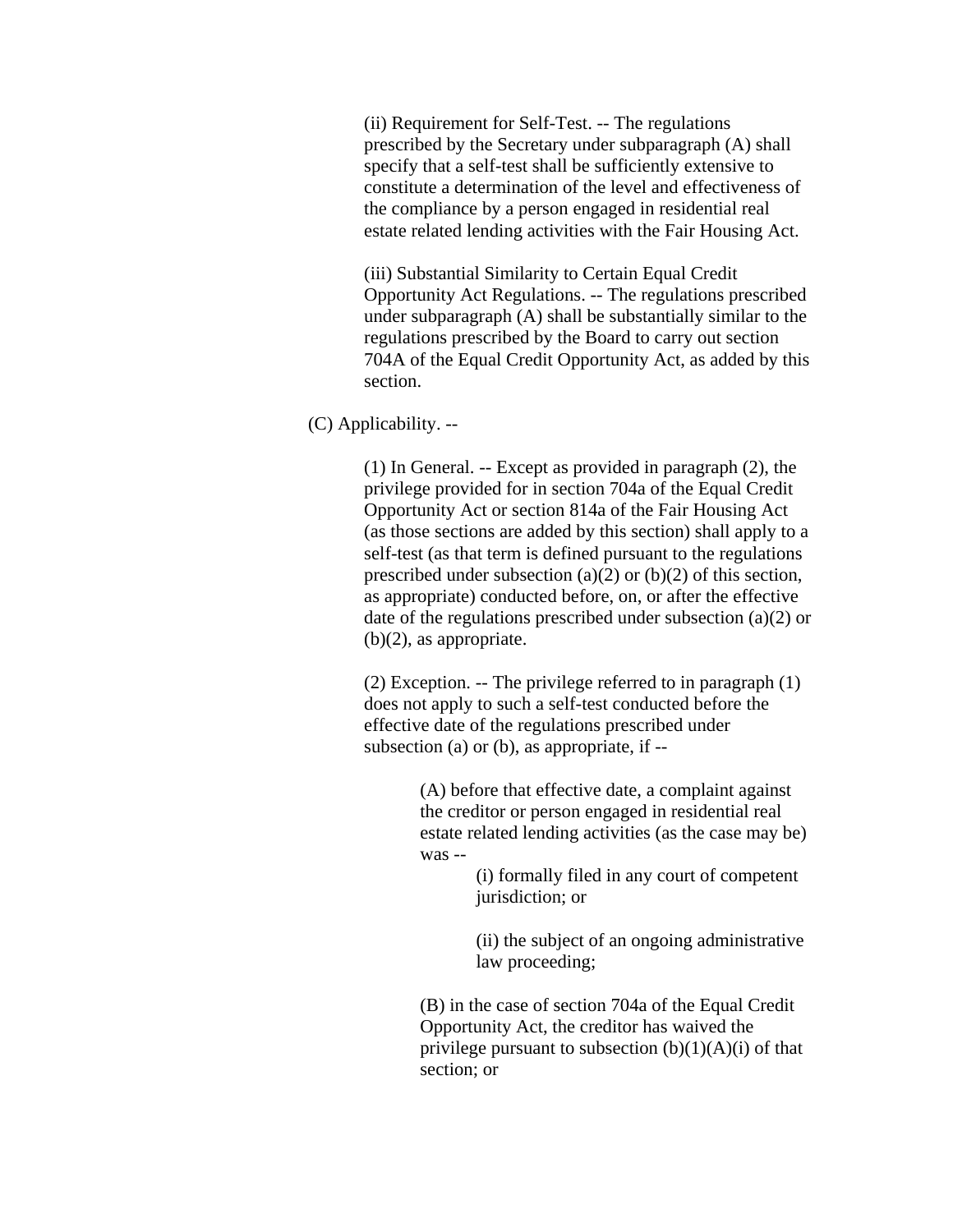(C) in the case of section 814a of the Fair Housing Act, the person engaged in residential real estate related lending activities has waived the privilege pursuant to subsection  $(b)(1)(A)(i)$  of that section.

## **Sec. 815. [42 U.S.C. 3614a] Rules to Implement Title**

The Secretary may make rules (including rules for the collection, maintenance, and analysis of appropriate data) to carry out this title. The Secretary shall give public notice and opportunity for comment with respect to all rules made under this section.

## **Sec. 816. [42 U.S.C. 3615] Effect on State laws**

Nothing in this subchapter shall be constructed to invalidate or limit any law of a State or political subdivision of a State, or of any other jurisdiction in which this subchapter shall be effective, that grants, guarantees, or protects the same rights as are granted by this subchapter; but any law of a State, a political subdivision, or other such jurisdiction that purports to require or permit any action that would be a discriminatory housing practice under this subchapter shall to that extent be invalid.

## **Sec. 817. [42 U.S.C. 3616] Cooperation with State and local agencies administering fair housing laws; utilization of services and personnel; reimbursement; written agreements; publication in**

### **Federal Register**

The Secretary may cooperate with State and local agencies charged with the administration of State and local fair housing laws and, with the consent of such agencies, utilize the services of such agencies and their employees and, notwithstanding any other provision of law, may reimburse such agencies and their employees for services rendered to assist him in carrying out this subchapter. In furtherance of such cooperative efforts, the Secretary may enter into written agreements with such State or local agencies. All agreements and terminations thereof shall be published in the Federal Register.

## **Sec. 818. [42 U.S.C. 3617] Interference, coercion, or intimidation; enforcement by civil action**

It shall be unlawful to coerce, intimidate, threaten, or interfere with any person in the exercise or enjoyment of, or on account of his having exercised or enjoyed, or on account of his having aided or encouraged any other person in the exercise or enjoyment of, any right granted or protected by section 803, 804, 805, or 806 of this title.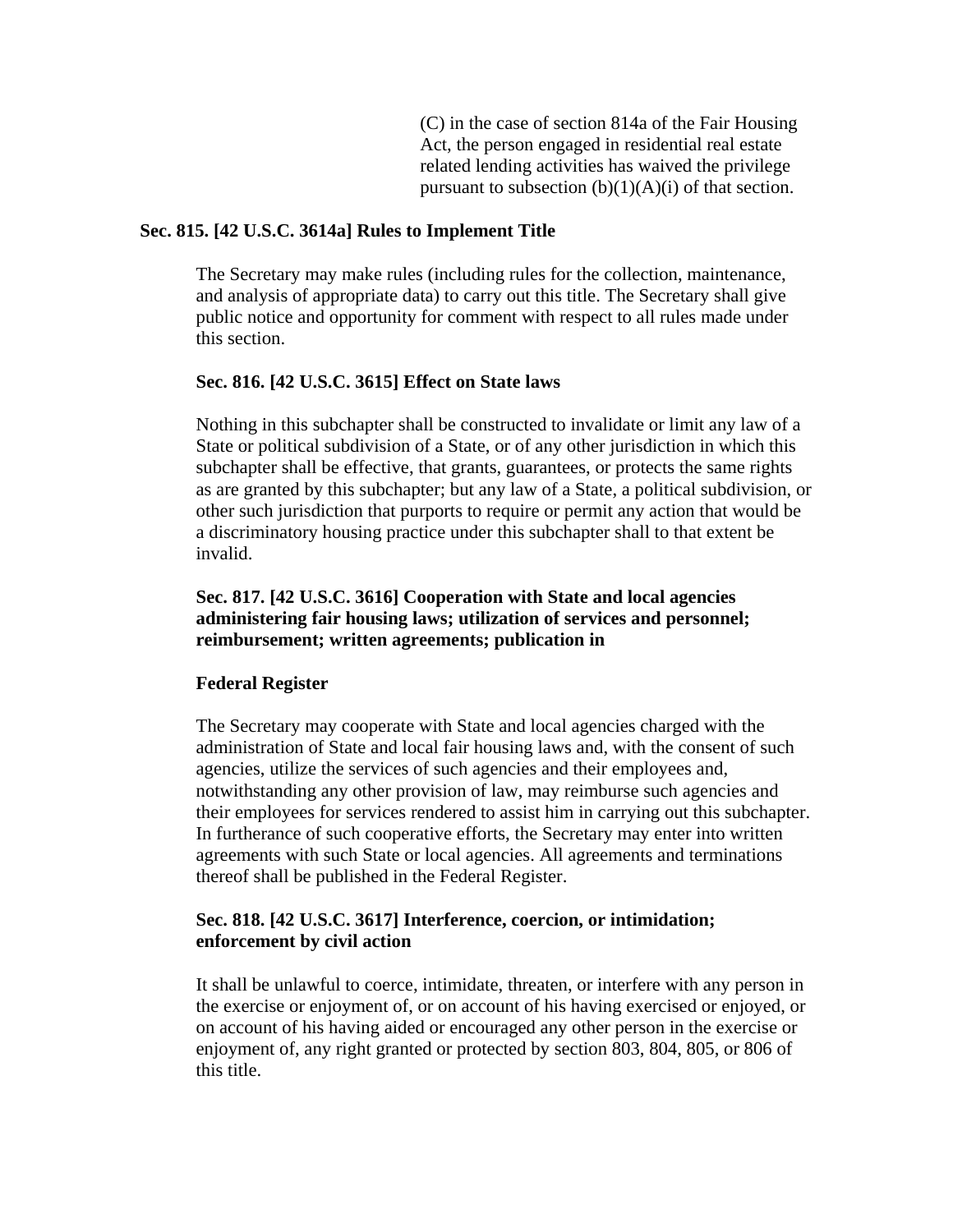## **Sec. 819. [42 U.S.C. 3618] Authorization of appropriations**

There are hereby authorized to be appropriated such sums as are necessary to carry out the purposes of this subchapter.

## **Sec. 820. [42 U.S.C. 3619] Separability of provisions**

If any provision of this subchapter or the application thereof to any person or circumstances is held invalid, the remainder of the subchapter and the application of the provision to other persons not similarly situated or to other circumstances shall not be affected thereby.

## **(Sec. 12 of 1988 Act). [42 U.S.C. 3601 note] Disclaimer of Preemptive Effect on Other Acts**

Nothing in the Fair Housing Act as amended by this Act limits any right, procedure, or remedy available under the Constitution or any other Act of the Congress not so amended.

# **(Sec. 13 of 1988 Act). [42 U.S.C. 3601 note] Effective Date and Initial Rulemaking**

(a) Effective Date. -- This Act and the amendments made by this Act shall take effect on the 180th day beginning after the date of the enactment of this Act.

(b) Initial Rulemaking. -- In consultation with other appropriate Federal agencies, the Secretary shall, not later than the 180th day after the date of the enactment of this Act, issue rules to implement title VIII as amended by this Act. The Secretary shall give public notice and opportunity for comment with respect to such rules.

## **(Sec. 14 of 1988 Act). [42 U.S.C. 3601 note] Separability of Provisions**

If any provision of this Act or the application thereof to any person or circumstances is held invalid, the remainder of the Act and the application of the provision to other persons not similarly situated or to other circumstances shall not be affected thereby.

# **Section 901. (Title IX As Amended) [42 U.S.C. 3631] Violations; bodily injury; death; penalties**

Whoever, whether or not acting under color of law, by force or threat of force willfully injures, intimidates or interferes with, or attempts to injure, intimidate or interfere with--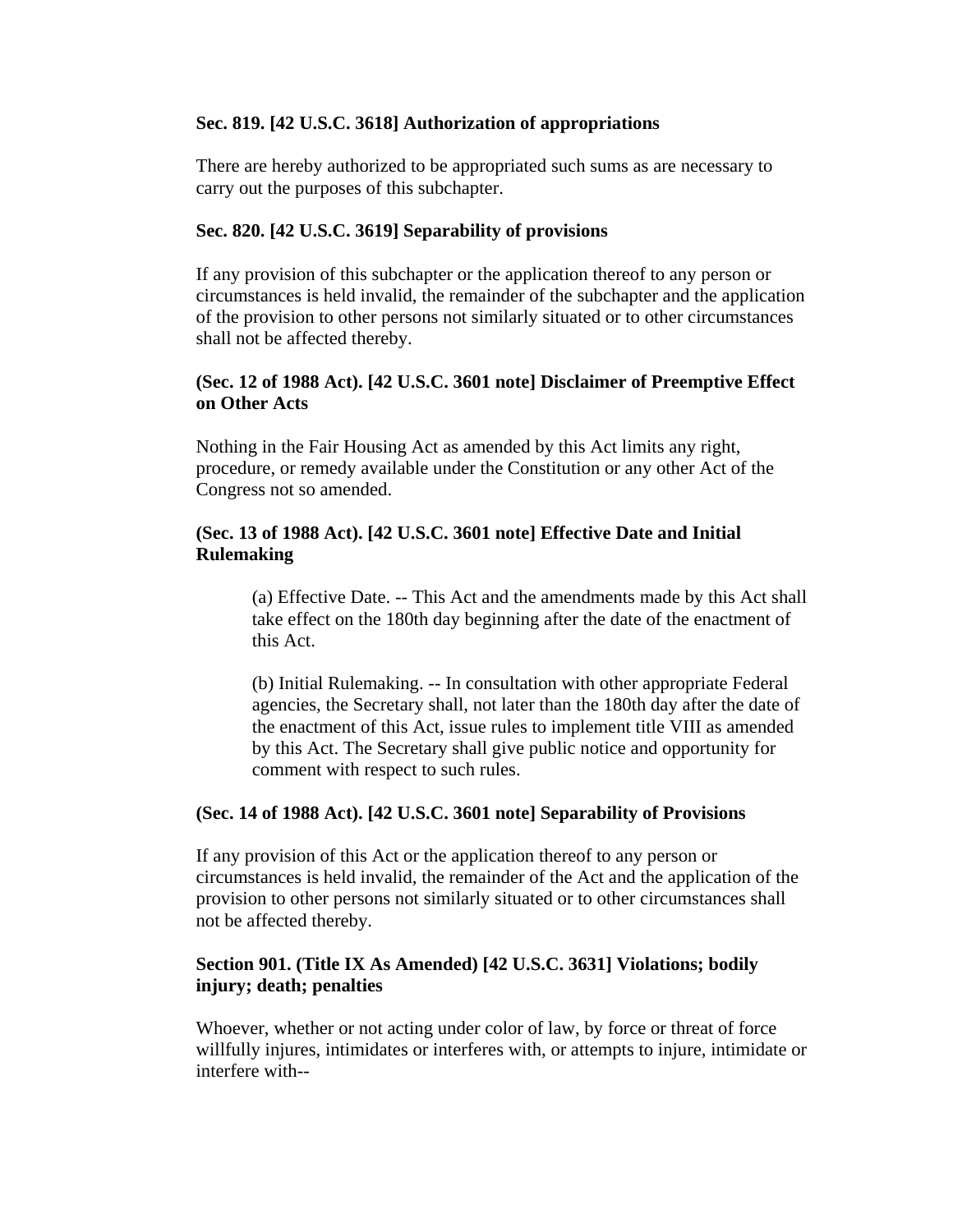(a) any person because of his race, color, religion, sex, handicap (as such term is defined in section 802 of this Act), familial status (as such term is defined in section 802 of this Act), or national origin and because he is or has been selling, purchasing, renting, financing occupying, or contracting or negotiating for the sale, purchase, rental, financing or occupation of any dwelling, or applying for or participating in any service, organization, or facility relating to the business of selling or renting dwellings; or

(b) any person because he is or has been, or in order to intimidate such person or any other person or any class of persons from--

> (1) participating, without discrimination on account of race, color, religion, sex, handicap (as such term is defined in section 802 of this Act), familial status (as such term is defined in section 802 of this Act), or national origin, in any of the activities, services, organizations or facilities described in subsection(a) of this section; or

(2) affording another person or class of persons opportunity or protection so to participate; or

(c) any citizen because he is or has been, or in order to discourage such citizen or any other citizen from lawfully aiding or encouraging other persons to participate, without discrimination on account of race, color, religion, sex, handicap (as such term is defined in section 802 of this Act), familial status (as such term is defined in section 802 of this Act), or national origin, in any of the activities, services, organizations or facilities described in subsection (a) of this section, or participating lawfully in speech or peaceful assembly opposing any denial of the opportunity to so participate--

shall be fined not more than \$1,000, or imprisoned not more than one year, or both; and if bodily injury results shall be fined not more than \$10,000, or imprisoned not more than ten years, or both; and if death results shall be subject to imprisonment for any term of years or for life.

### TITLE 28, UNITED STATES CODE, AS AMENDED

### Section 2341. Definitions

### As used in this chapter --

(1) "clerk" means the clerk of the court in which the petition for the review of an order, reviewable under this chapter, is filed;

(2) "petitioner" means the party or parties by whom a petition to review an order, reviewable under this chapter, is filed; and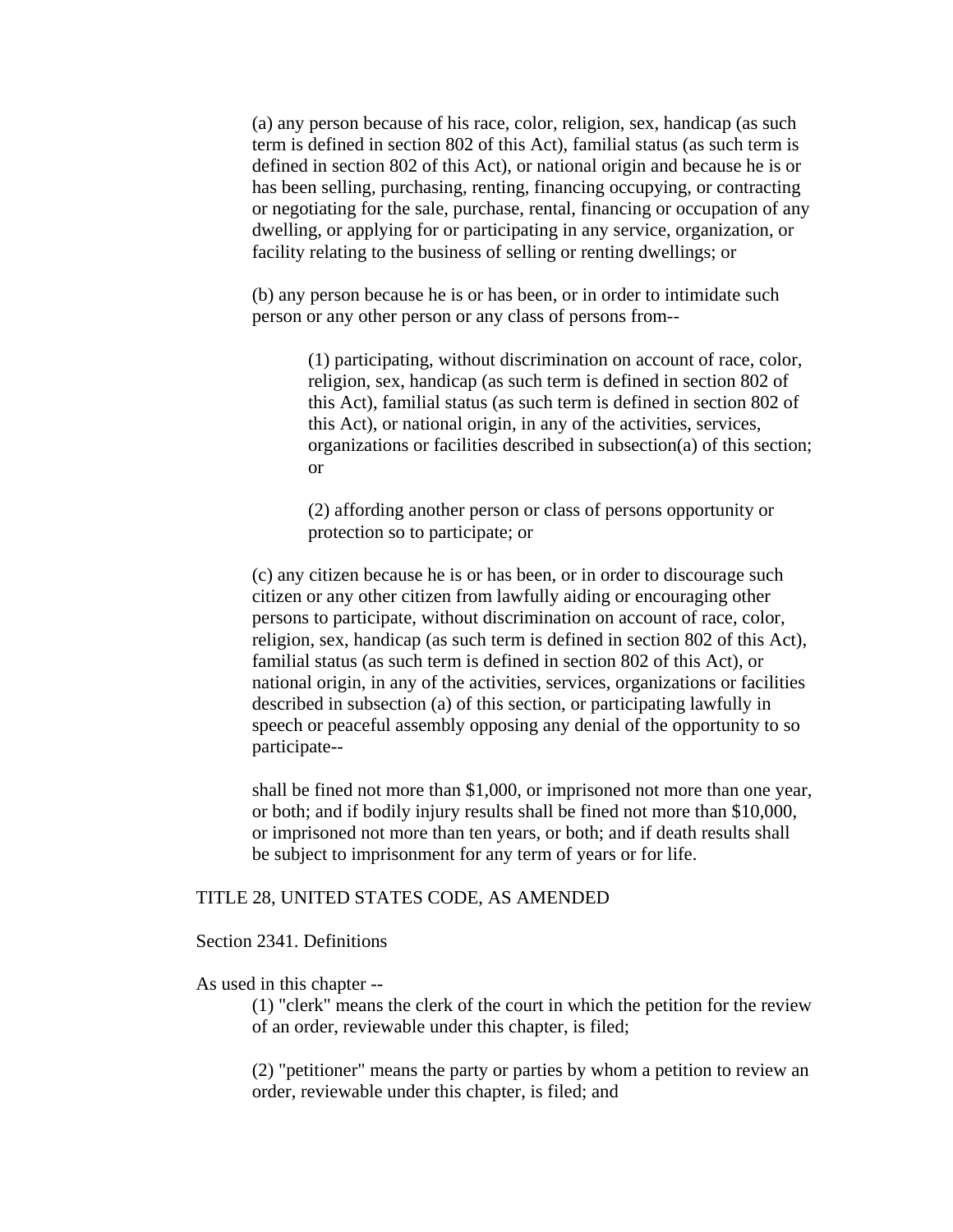(3) "agency" means --

(A) the Commission, when the order sought to be reviewed was entered by the Federal Communications Commission, the Federal Maritime Commission, the Interstate Commerce Commission, or the Atomic Energy Commission, as the case may be;

(B) the Secretary, when the order was entered by the Secretary of Agriculture;

(C) the Administration, when the order was entered by the Maritime Administration; and

(D) the Secretary, when the order is under section 812 of the Fair Housing Act.

Section 2342. Jurisdiction of court of appeals

The court of appeals (other than the United States Court of Appeals for the Federal Circuit) has exclusive jurisdiction to enjoin, set aside, suspend (in whole or in part), or to determine the validity of-

(1) all final orders of the Federal Communications Commission made reviewable by section 402(a) of title 47;

(2) all final orders of the Secretary of Agriculture made under chapters 9 and 20A of title 7, except orders issued under section 210(e), 217a, and  $499g(a)$  of title 7;

(3) all rules, regulations, or final orders of-

(A) the Secretary of Transportation issued pursuant to section 2, 9, 37, 41, or 43 of the Shipping Act, 1916 (46 U.S.C.App. 802, 803, 808, 835, 839, and 841(a); and

(B) the Federal Maritime Commission issued pursuant to--

(i) section 23, 25, or 43 of the Shipping Act, 1916 (46 U.S.C.App. 822, 824, or 841a);

(ii) section 19 of the Merchant Marine Act, 1920 (46 U.S.C.App. 876);

(iii) section 2, 3, 4, or 5 of the Intercoastal Shipping Act, 1933 (46 U.S.C.App. 844, 845, 845a, or 845b);